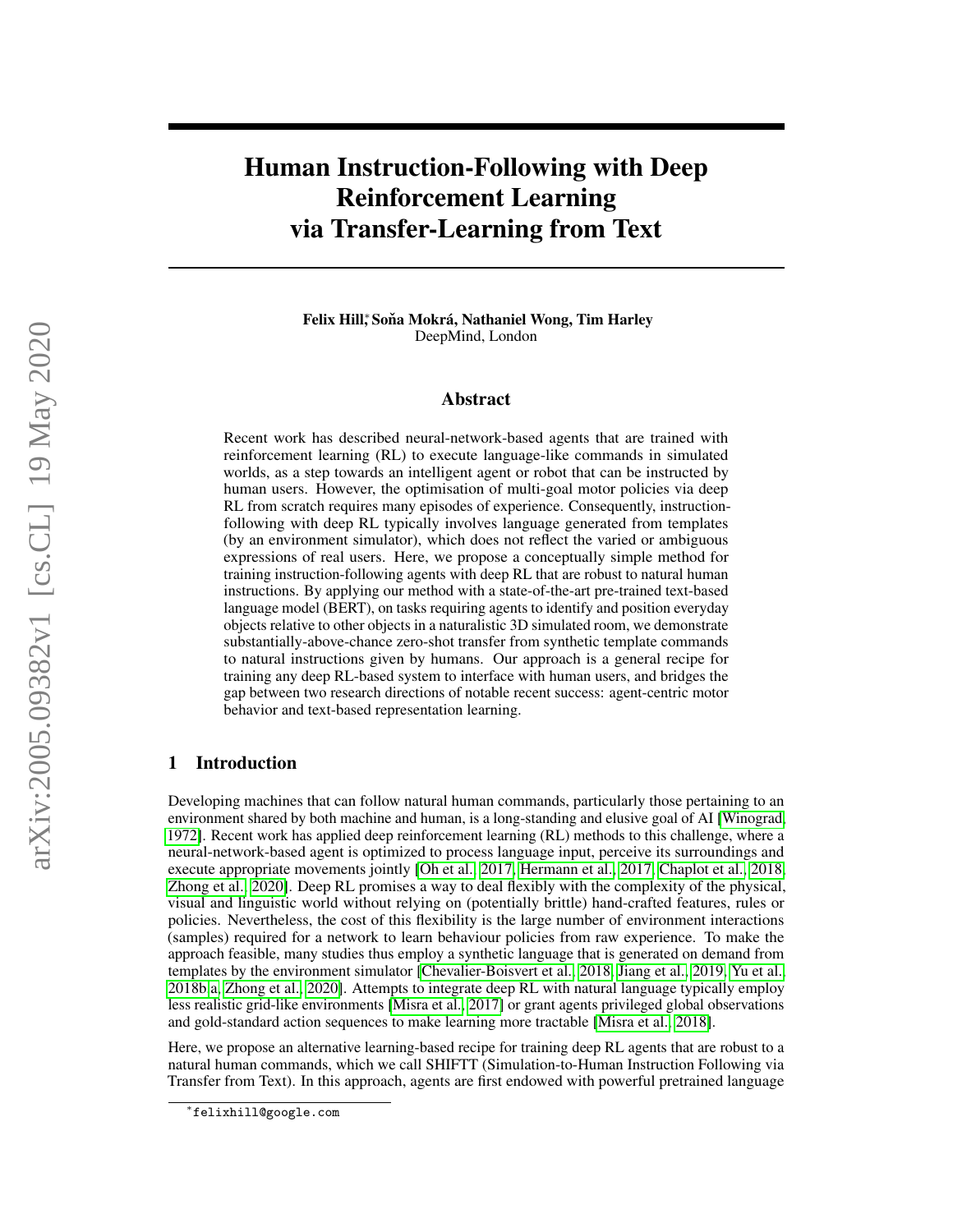

Figure 1: Left: stills of the *putting task* from the agent's perspective, involving three randomly coloured and positioned moveable objects, plus a pink bed and a white tray. During evaluation, the agent receives an instruction given by a human (e.g. *"Drop A Casio onto the bed"*), identify the intended object of reference, move towards it and lift it, rotating if necessary, and then lower it into the specified location. **Right:** example ShapeNet models from the class 'chair' used in the reference task, demonstrating the perceptual variation which in turn drives substantial linguistic variation across the human testing instructions.

encoders and then their visual processing and behaviour policies are optimised using conventional deep RL methods to respond to synthetic, template-based language. Finally, we evaluate the agents on their ability to execute instructions from human testers that are (in theory) semantically-equivalent, but can be superficially quite distinct from those experienced by the agent during training.

We demonstrate the effectiveness of this approach in the context of a 3D room containing object models from the ShapeNet dataset [\[Chang et al., 2015\]](#page-10-4). Using 3D models based on everyday objects allows us to solicit from human testers diverse ways of instructing and/or referring to things, and hence to probe the agents' robustness to this diversity. Unsurprisingly, we find that agents trained with conventional template-based commands do not adapt well to the natural (keyboard-typed) commands of the testers. With SHIFTT, however, agents can satisfy human instructions with substantially above-chance accuracy, which shows that powerful language models can support a notable degree of zero-shot policy generalization. Indeed, on the two tasks we consider in this work, our agent, trained only in simulation, performs as well as naive human game operators at the task of executing the noisy instructions provided by other humans.

To better analyze the generalization that supports this robustness, we consider different ways of incorporating pre-training language models into a deep RL agent, and probe each condition with specific synthetic deviations from their template-based training instructions. We find that pretrained language encoders based on non-BERT (context-free) word embeddings can support a degree of generalization driven by lexical similarity (executing Find a vehicle when trained to Find a car), but not phrasal equivalence (failing at Put a plate on the container when trained to Put the dish on the tray). In contrast, methods that integrate powerful contextual word representations (i.e. BERT) support both types of generalization. We note further boosts to test robustness when these pretrained language encoders are complemented with additional learned self-attention layers (tuned to the agent's environmental objectives). Ablation experiments isolate the role of *WordPiece tokenization* [\[Schuster and Nakajima, 2012\]](#page-11-3) in robustness to typed human instructions. This motivates the addition of *typo noise* as a critical component of the training pipeline for the highest-performing agents.

**The SHIFTT method** In the general case, our proposed recipe (Fig [2\)](#page-2-0) involves the following steps:

- 1. Train or acquire a pretrained language model L.
- 2. Construct a language-dependent object manipulation task. Define global set of humannameable objects G and a class of binary spatial relations S. For each  $s \in S$ , write a reward function  $f_s$ , such that  $f_s(o_1, o_2) > 0 \,\forall o_1, o_2 \in G$  iff  $o_1, o_2$  are in spatial relation s.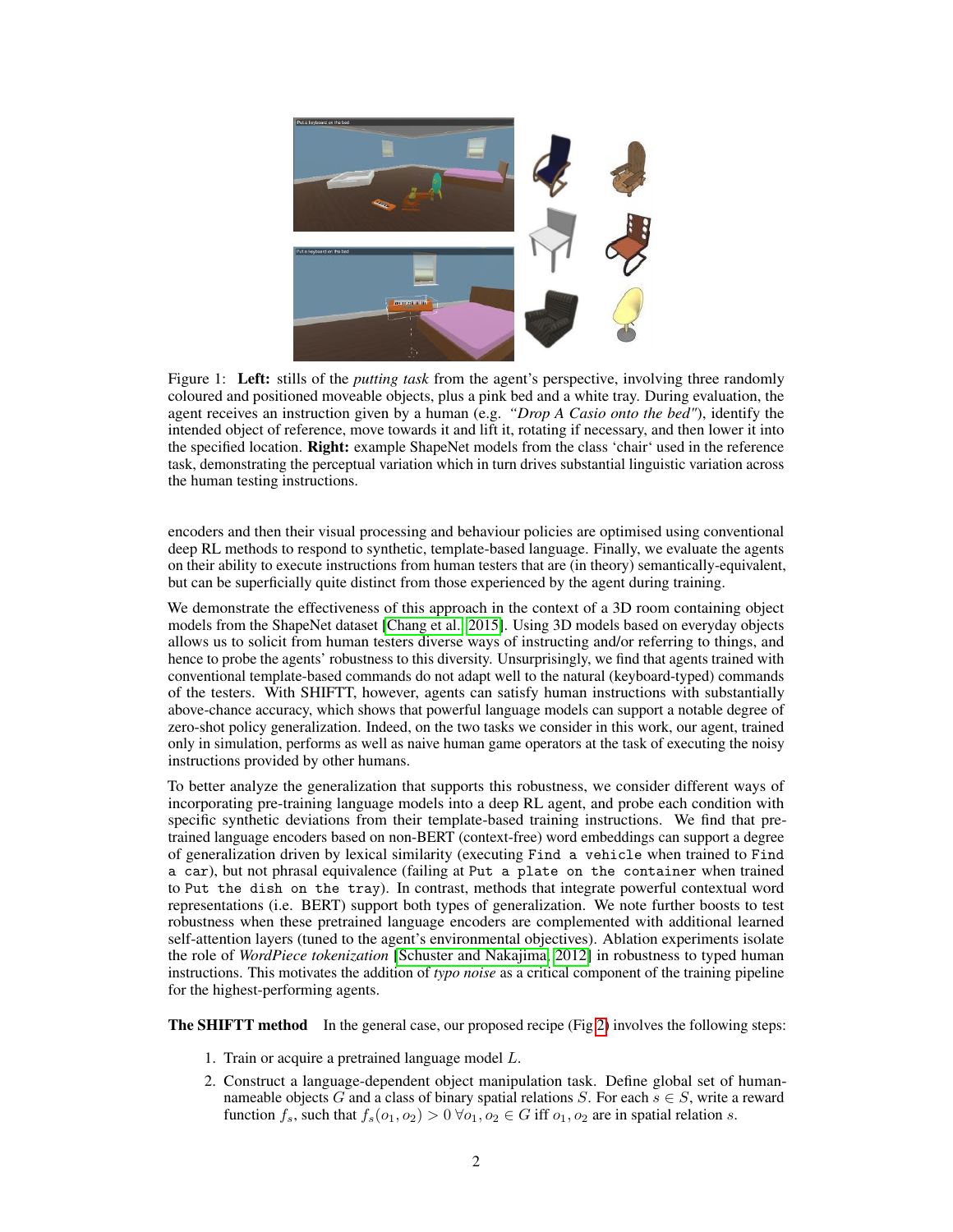<span id="page-2-0"></span>

Figure 2: The three stages of the SHIFTT method. During RL training (2.) the influence of semantic knowledge induced via text-based pre-training (1.) is gradually distributed across the agent's policy network, yielding an agent robust to human instructions (3.).

For each episode:

- (a) Sample a subset  $G' \subset G$ ,  $||g|| > 2$  of unique objects, and individual objects  $o_1, o_2 \in G$  $G^{\prime}$ .
- (b) Sample a spatial relation  $s \in S$ .
- (c) Construct an instruction i according to the template Put the  $w_{o_1}w_s$  the  $w_{o_2}$ , where  $w_x$  is the everyday name for object or relation  $x$ .
- (d) Spawn all  $g \in G'$  and an agent at random positions and orientations in the environment. Append  $i$  to agent environment observations.
- 3. Train the agent using RL to maximize the expected cumulative rewards from  $f$  based on per-timestep visual observations and instructions  $i$  encoded by  $L$ .
- 4. Have human testers interact with episodes in the environment and pose instructions to the agent (with the macro-objective of having relations  $s \in S$  realized for some  $o_1, o_2 \in G'$ each episode). Evaluate the performance of the agent in response to these instructions.

In this work, we apply SHIFTT in a simulated room in the  $\text{Unity}^2$  $\text{Unity}^2$  game engine. Note that there is no reason, in theory at least, why the recipe could not apply to robot-learning for object manipulation (e.g. [Johannink et al.](#page-10-5) [\[2019\]](#page-10-5)).

# 2 Architectures for instruction-following agents

Since the object of our study is instruction-following, we consider an agent architecture that is as conventional as possible in aspects not related to language processing. It consists of standard components for computing visual representations of pixels, embedding text strings and predicting actions contingent on these and memory of past inputs.<sup>[3](#page-2-2)</sup>

**Visual processing** The visual observations received by the agent at each timestep are  $96 \times 72 \times 3$ real-valued tensors, which are processed by a 3-layer residual convnet.

Memory core The output of the visual processing is combined with language information according to a particular encoding strategy, as described below. In all conditions, some combination of vision and language input at each timestep passes into a LSTM memory with hidden dim. 128.

<span id="page-2-1"></span><sup>2</sup>Unity. [http://unity3d.com.](http://unity3d.com)

<span id="page-2-2"></span><sup>&</sup>lt;sup>3</sup>See Supplement for details not included here.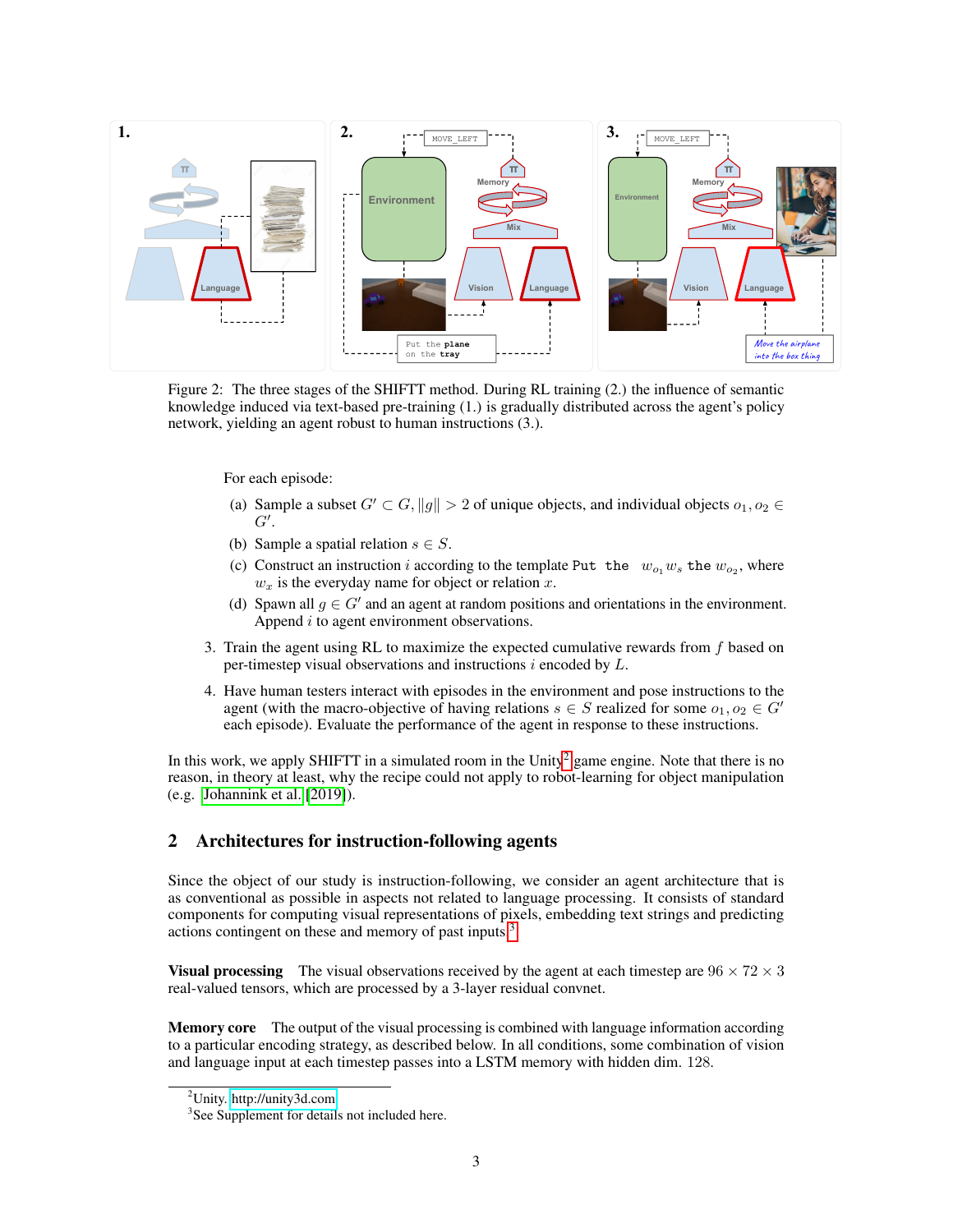Action and value prediction The state of the memory core at each timestep is passed through a linear layer and softmax to compute a distribution over 26 actions. Independently, the memory state is passed to a linear layer to yield a scalar value prediction.

**Training algorithm** The agent is trained using an importance-weighted actor-critic algorithm with a central learner and distributed actors [\[Espeholt et al., 2018\]](#page-10-6).

# 2.1 Language encoding

The agent must process both string observations in the simulated environment (during training) and human instructions, also encoded as strings (during evaluation). Its representations of language must be combined with visual information to make decisions about how to act. We compare various different ways of achieving this encoding. For methods that transfer knowledge from unsupervised text-based learning, we take weights from the well-known BERT model [\[Devlin et al., 2018\]](#page-10-7), specifically the uncased  $BERT_{BASE}$  model made available by the authors.<sup>[4](#page-3-0)</sup>

**BERT** + mean pool For a given input of w words, BERT<sub>BASE</sub> returns w context-dependent (sub)word representations of 768 units. In this condition, a mean pooling operation is applied over the  $w$ dimension to yield a single representation of dimension 768, which is concatenated with the flattened output of the visual processing module. This multi-modal representation is passed through a single layer MLP with  $tanh$  activation and output dimension 128 before entering the memory core of the agent. We apply the standard BERT<sub>BASE</sub> WordPiece vocabulary (of size 30,000). Note that WordPiece encodes language in terms of *subwords* (a mix of characters, common word chunks, morphemes and words) rather than the word-level vocabulary applied in more traditional neural language models.

**BERT** + self-attention layer When applying BERT to text classification, performance can sometimes be improved by *fine-tuning* the weights in the BERT encoder to suit the task. Because of the large number of gradient updates required to learn a complex behaviour policy, fine-tuning the BERT weights in this way would cause substantial overfitting to the synthetic environment language. We therefore keep the BERT weights frozen, but experiment with an additional learned self-attention layer [\[Vaswani et al., 2017\]](#page-11-4) to create a language encoder whose bottom layers are pretrained and whose final layer optimizes these representations to the present environment or tasks. This additional layer has 4 attention heads, and uses 64 dimensional key and value embeddings.

**BERT+ cross-modal self-attention** We also consider a cross-modal self-attention layer of the type suggested by e.g. [Tsai et al.](#page-11-5) [\[2019\]](#page-11-5), [Lu et al.](#page-11-6) [\[2019\]](#page-11-6), which in our application provides an explicit pathway for the agent to bind visual experience to specific (contextual) word representations. In this case, we treat each of the output channels of the visual processing network as word-like entities, by passing them through a linear layer of output size 768 to match the BERT output. The embeddings for all words and the visual channels are then processed with a single self-attention layer, whose weights are again learned with other agent parameters. Note that, when applied across modalities, a Transformer self-attention layer is more expressive than prior attention-based operations for fusing vision and language in agents [Chaplot et al.](#page-10-1) [\[2018\]](#page-10-1), since it permits interactions at the (contextualized) word-level rather than the entire instruction, because it includes multiple heads, and because the key-query-value mechanism allows the model to learn both content-based and key-based lookup processes.

Pretrained (sub)-word embeddings Language classification experiments with BERT show the value of highly context-dependent (sub)-word representations, but transfer in that context is also possible with more conventional (context-independent) word embeddings [\[Collobert and Weston,](#page-10-8) [2008\]](#page-10-8). To measure the effect of this distinction, we consider a simpler encoder based on the (context independent) input (sub-)word embeddings from BERT, which are also of dimension 768. [5](#page-3-1) Taking a mean of these context-independent vectors would yield a word-order-invariant representation of language. We therefore process them with single-layer transformer with 4 attention heads. As in *BERT + mean pool*, this output is averaged, reduced by a single-layer MLP (from 768 to 128 units) and passed to the agent's core memory.

<span id="page-3-1"></span><span id="page-3-0"></span><sup>4</sup>Available at [https://tfhub.dev/google/bert\\_uncased\\_L-12\\_H-768\\_A-12/1](https://tfhub.dev/google/bert_uncased_L-12_H-768_A-12/1)

<sup>5</sup>These embeddings capture lexical similarity much like conventional word embeddings; a cosine metric produces a Spearman correlation of 0.49 with human ratings from the Simlex-999 dataset [\[Hill et al., 2015\]](#page-10-9).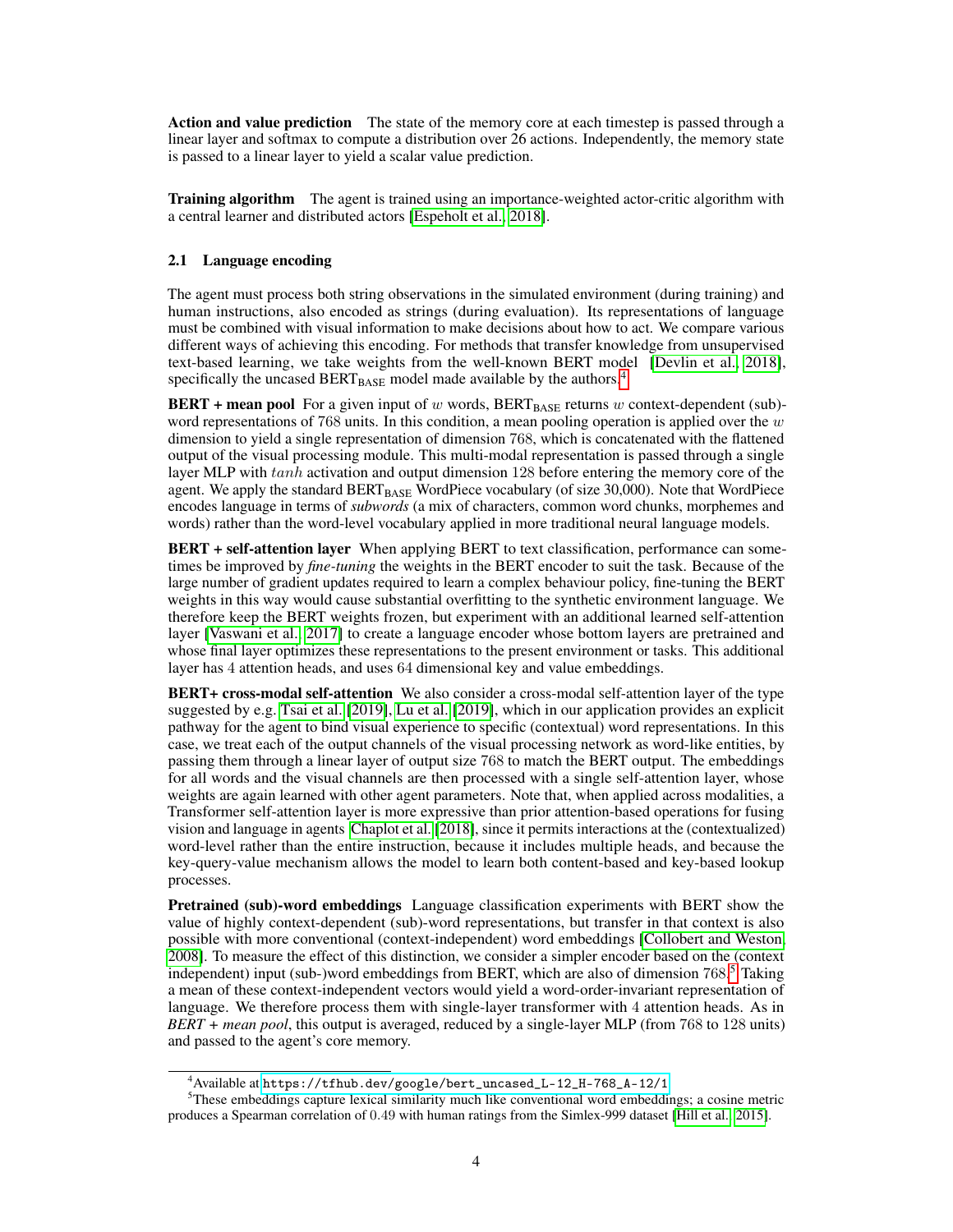Typo noise Finally, in one condition we introduce typo noise when training the agent (SHIFTT stage 2). The noise function that we apply simply replaces each key character of the template language strings produced by the environment with that of an adjacent character on a standard keyboard with a probability of 0.01. This encourages the agent to learn to compensate, during the training process, to potential typographical errors of human operators. No modifications were made to the evaluation stimuli. Much previous work applies typing noise for language classifier robustness; see e.g. [\[Pruthi](#page-11-7) [et al., 2019\]](#page-11-7) for a recent survey.

We compare to various baselines designed to isolate specific components of these encoders.

Random mean pool As a direct baseline for *BERT mean pool*, we consider an identical architecture but in which the contextual BERT embeddings are replaced by fixed random (subword-specific) vectors (also of dimension 768). The weights in the rest of the agent network are trained as in other conditions. We note that random sentence vectors are a competitive baseline on many language classification tasks [\[Wieting and Kiela, 2019\]](#page-11-8).

Word-level and WordPiece transformers In addition to pre-trained weights, a potentially important aspect of encoders based on BERT is WordPiece tokenization, which can afford greater ability to make sense of typos or rare words with familiar morphemes than in a more conventional word-level encoder. To isolate the effect of tokenization from that of pretrained weights, we compared two further encoders. In one, we split all input strings by whitespace and hash each word string to a unique index representing an input to a single-layer transformer with 4 attention heads and embedding size 768 (chosen to match  $BERT_{BASE}$ ), the output of which is processed identically to the Random mean pool condition. We contrast this with an otherwise identical condition in which the WordPiece tokenization from BERT is applied rather than splitting on white space.

Human performance estimate As a point of comparison, we recruited a set of five human testers, separate from those that produced the original instructions, and subjected them to a similar evaluation procedure as the agent for twenty episodes of the reference and putting task. Observing these episodes, we found the reasons for human failure on a given episode to include unclear or ambiguous instructions (such as *Put a toy on the bed* when any object could conceivably be a toy), objects with ambiguous appearance (e.g. the car and bus look similar), and (rarely) a failure of control or object manipulation.

# 3 Experiments

We experiment with a **reference task**, which focuses on object identification, and a **putting task** which focuses on object relations and discrete object control. In both tasks the locations of all objects and the initial position and orientation of the agent are chosen at random on floating point scales, so it is highly unlikely that any two episodes are spatially identical (whether during training or evaluation). The action set consists of movements (move-{forward,back,left,right}), turns (turn-{up,down,left,right}), and object pick-up and hand control with 4 DoF. The placement of objects is assisted by a visible vertical line. See Supplement for a full description.

#### 3.1 Determining reference of ShapeNet objects

In an episode of the reference task, the environment selects two movable objects at random from a global object set, and generates a language instruction of the form Find a X, where X is the correct name for (exactly) one of those objects. To achieve reward, the agent must locate the X, lift it more than 1m above the ground and keep it there for 5 time steps. If the reward function in the environment determines that these conditions are met, a positive reward of  $+1$  is emitted and the episode ends. If a lifting takes place with the incorrect object, the episode also ends with reward 0. For a global set of recognisable objects, we use the *ShapeNet* dataset [\[Chang et al., 2015\]](#page-10-4), which contains over 12,000 3D rendered models. For performance reasons we discard models with more than 8,000 vertices or an OBJ file size greater than 1 MB and consider only those tagged into a synset in the WordNet taxonomy. We take models from the ShapeNetSem slice of the data, and use the name of the first lemma of that synset as a proxy for the name of the object. From these names, we selected 80 for the environment, each referring to a set of object models with a minimum of 12 exemplars. See Supplement for details.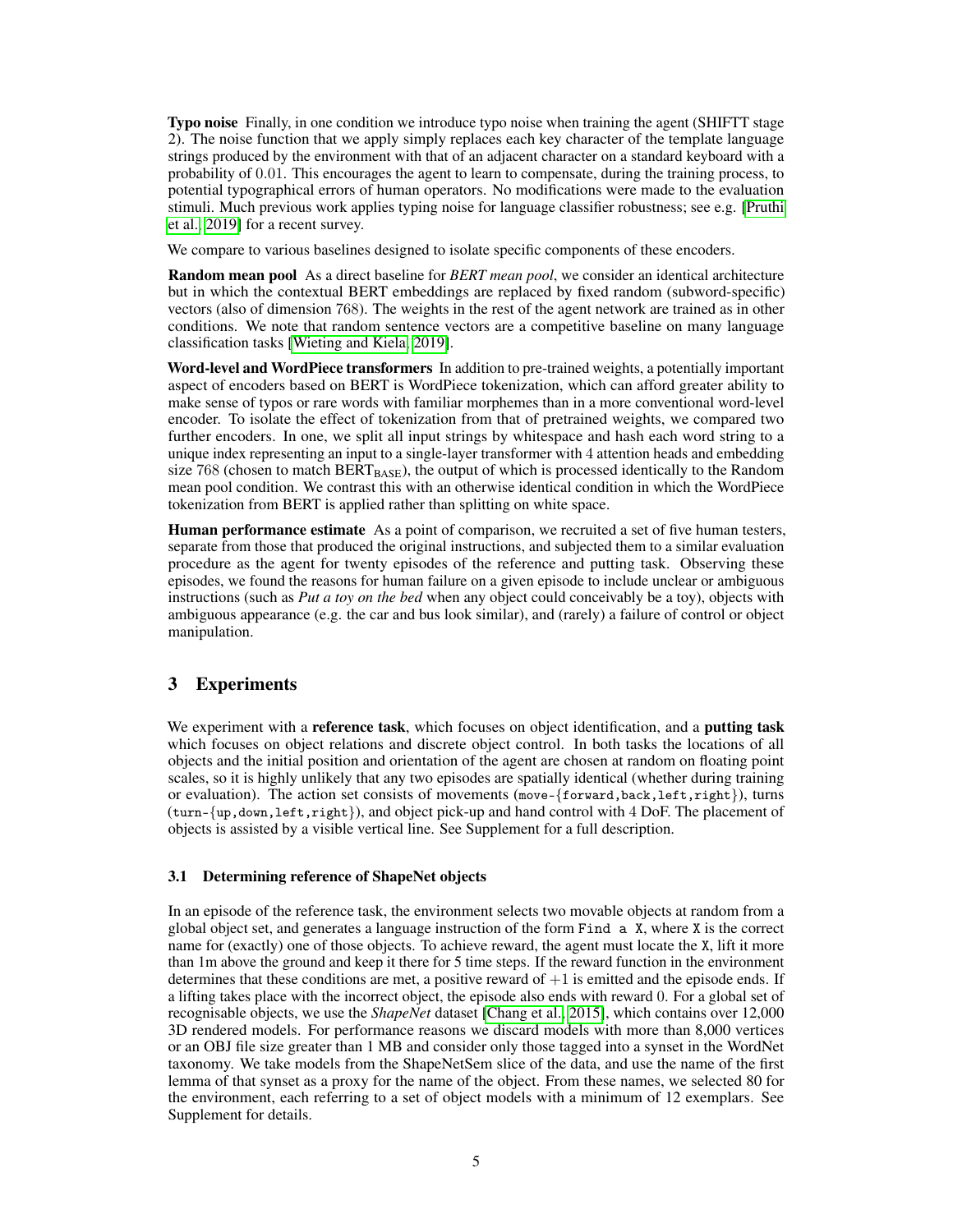<span id="page-5-1"></span>

| Template lang.<br>(training) | Synonym           | <b>Natural</b><br>reference                                                       |
|------------------------------|-------------------|-----------------------------------------------------------------------------------|
| Find a flag                  | Find a<br>banner  | Find the indian flag<br>Find a flag<br>Find the flag.<br>Find the cardboard.      |
| Find a pillow                | Find a<br>cushion | Find <i>a pillows</i><br>Find a cushion<br>Find a paper<br>Find a set of cushions |

Table 1: Example training/test instructions in the reference task.

For all language encoding strategies described above, the agent was able to learn the task, and a well-trained policy completed episodes in an average of  $\approx 20$  timesteps with accuracy around 90%. The failure of agents to reach perfect performance on the training set is unimportant for the present study; we suspect that the agent's comparatively small convolutional network fails to perceive important distinctions between the more intricate ShapeNet models.

<span id="page-5-2"></span>

| Template lang. | D.O.             | LO.            | D.0. & L.0.      |                                 |
|----------------|------------------|----------------|------------------|---------------------------------|
| (training)     | synonym          | synonym        | synonym          | <b>Natural instruction</b>      |
| Put a mug      | Put a cup        | Put a mug      | Put a cup        | place mug in the basket         |
| on the tray    | on the tray      | on the box     | on the box       | Keep the cup in atub            |
|                |                  |                |                  | place the mug in a container    |
|                |                  |                |                  | put the coffee mug in the box   |
| Put a train    | Put a locomotive | Put a train on | Put a locomotive | Put the tractor on the bed      |
| on the bed     | on the bed       | the bunk       | on the bunk      | Move the train toy onto the bed |
|                |                  |                |                  | Place a toyvehicle on the bed   |
|                |                  |                |                  | place the rail on tthe bed      |

Table 2: Example training (left) and test instructions in the putting task. Underlined words are examples of synonyms, italics indicate entire phrases provided by human annotators.

We consider two evaluation settings. In the **synonym** evaluation, we ran the environment for 1,000 episodes with the noun in the environment template instruction replaced by a synonym (Find  $\alpha$  X becomes Find a  $X^*$  where  $X \approx X^*$ ). The synonyms were provided by native English speaking subjects. In the natural reference evaluation, we gave 40 annotators access to a room containing a single ShapeNet model via a crowd-sourcing platform. We asked them to write down what they found in the room and then hit a button that restarted the environment with a new object in the room.<sup>[6](#page-5-0)</sup> We used this interactive method of soliciting instructions, rather than paraphrases of template instructions, because the setting more faithfully reflects the perspective of a user instructing a robot or situated learning system.

As illustrated in Table [1,](#page-5-1) unlike the synonyms, the natural referring expressions involve variation in articles as well as nouns (*a pencil* might become *the pen*), may include spelling mistakes or typos, can refer entirely incorrectly to the intended object (if the subject fails to recognize the ShapeNet model), but may also match the training instruction exactly. Moreover, unlike the synonym test, there are 30 − 40 natural referring expressions for each of the 80 environment nouns, from which we sample randomly when evaluating the agent (again on 1,000 evaluation espisodes). Overall, the human referring expressions are highly varied; while there are 82 unique word types across all possible template instructions for this task, the human referring expressions involved 557 unqiue word types.The full set of human instructions aligned with ShapeNet model IDs can be downloaded from <https://tinyurl.com/s6u5bbj>

## 3.2 Putting objects on other objects

The strength of models like BERT is their ability to combine lexical representations into phrasal or sentence representations. To study this capacity in the context of instruction-following, we devised a putting task involving the verb 'to put', which, in the imperative (put the cup on the tray)

<span id="page-5-0"></span><sup>&</sup>lt;sup>6</sup>See Supplement for the all synonyms and human instructions.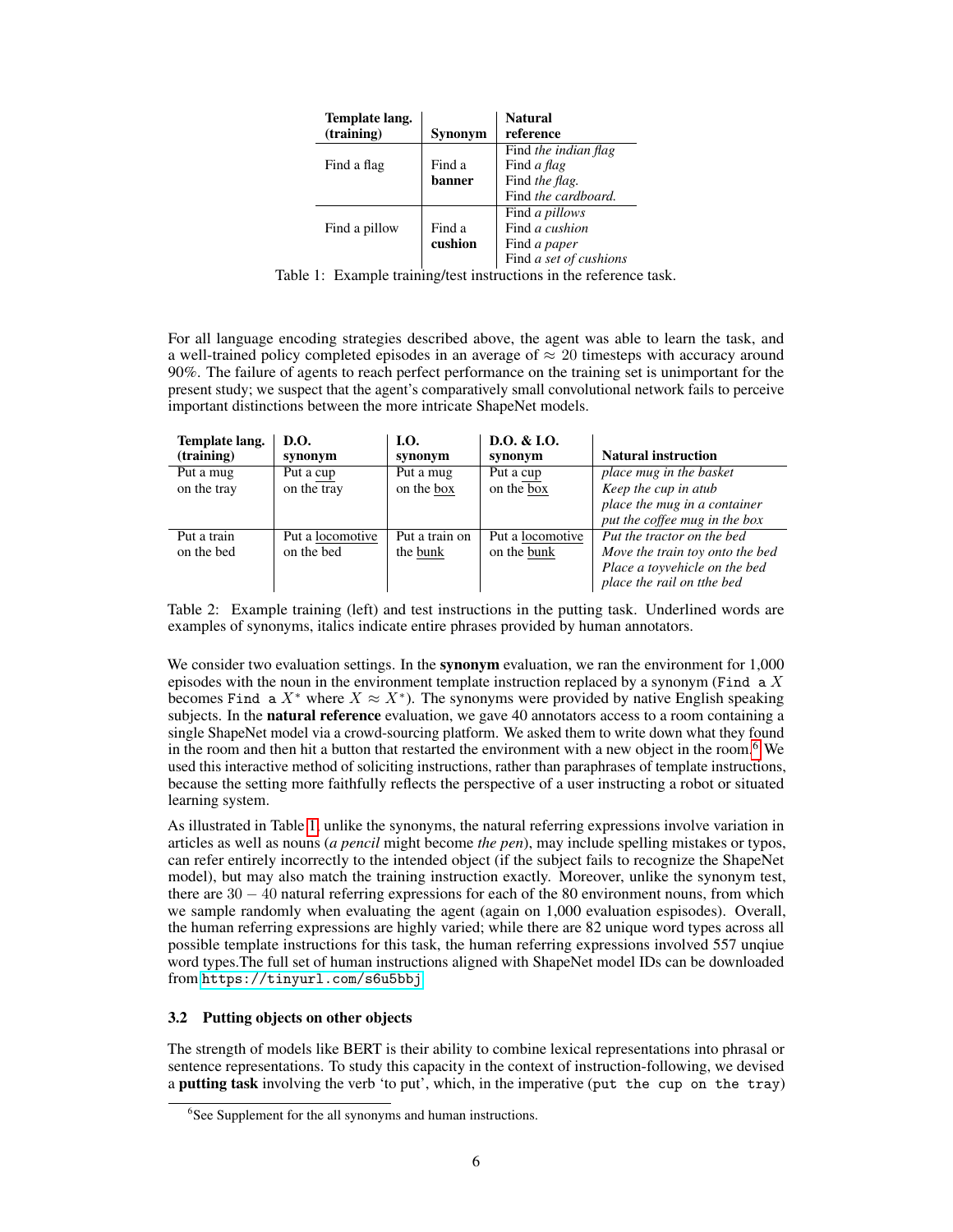takes two arguments, the *direct object (D.O.)* cup and the *indirect object (I.O.)* tray. In terms of the behaviours required, the putting task focuses on control and object relations rather than object identification or reference. The environment was configured to begin each episode with three randomly-chosen moveable objects and two larger immovable objects (a bed and a tray), each randomly positioned in the room. In each episode of this task, the agent receives an instruction Put a D.O. on the I.O., where D.O. is any of the three moveable objects (chosen from a global set of ten) and I.O. is either bed or tray. The environment checks whether an instance of D.O. is at rest (and not held by the agent) on top of the I.O., returning a positive reward+1 if so and ending the episode. If the object D.O. is placed on something other than a I.O., or if another movable object is placed on the bed or the tray then again the episode ends immediately with reward  $0.7$  $0.7$ 

As before, we first trained all agents on the putting task with synthetic environment language instructions. Training a policy on this task with reinforcement learning required a bespoke task curriculum (see Supplement for more details); a well-trained policy completes each episode in an average of  $\approx$  50 actions/timesteps. To gather the evaluation stimuli, we again crowd-sourced humans to provide both natural synonyms for each of the 12 objects in the global set for this task and, in this case, entirely free-form natural human instructions. To obtain natural instructions, we instantiated an environment with only one of the global set of moveable objects, coloured red, and one of either the bed or the tray, coloured white, and asked subjects to *ask somebody to place the red object on top of the white object without mentioning their color*. This resulted in a set of natural instructions containing a total of 180 unique word types, compared to only 19 in the template instructions used for agent training. We then evaluated agents on four specific evaluations, illustrated in Table [2:](#page-5-2) D.O. synonym, I.O. synonym and D.O. & I.O. synonym, in which particular parts of the original template command were replaced with synonyms, and **Natural instruction**, the fully free-form human instruction, which can include orthographic errors and misidentified objects.

#### Template language Natural Model (training) Synonym reference<br>Random lifting act 0.5 0.50 0.50 Random 'lifting' act 0.5 0.50 0.50 0.50<br>
Random-embedding + MP 0.86 0.49 0.48  $Random-embedding + MP$ Word-level Transf.  $0.91$  0.58 0.61 WordPiece Transf. 0.89 0.57 0.66 Word-level Transf. + TN 0.86 0.62 0.70 WordPiece Transf. + TN 0.86 0.64 0.69 Word embeddings + Transf. 0.89 0.62 0.64  $\overline{\text{BERT} + \text{MP}}$  0.93 0.77 0.76 BERT + SA 0.91 0.70 0.70  $BERT + CMSA$  0.88 0.68 0.67  $BERT + CMSA + TN$  0.89 0.74 0.73 Human performance estimate  $-$  0.75

#### <span id="page-6-1"></span>3.3 Discussion of results

Table 3: Accuracy on training instructions, the synonym evaluation and the natural referring expression evaluation in the reference task. MP: mean pool, SA: self-attention layer, CMSA: cross-modal self-attention layer, TN: typo-noise. Scores show mean across 1,000 episodes (with instructions randomly chosen by the environment generator).

The accuracies for the reference task are presented in Table [3](#page-6-1) and for the putting task in Table [4.](#page-7-0) A video of the BERT+CMSA+TN agent both succeeding and failing when following human instructions on the putting task can be seen at <https://tinyurl.com/uy4fus2>. The results reveal the following main effects of language encoding on model performance:

Substantial transfer from text requires contextual encoders Agents with weights that are pretrained on text data exhibit substantially higher accuracy on both the reference and the putting tasks. This effect is greatest in the more focused synonym evaluations, but also holds for the the free-form human instructions. A small transfer effect can be seen by comparing the *word embeddings + Transformer condition* (62% accuracy on the synonym evaluation, reference task and 57% accuracy on the D.O. synonym evaluation, putting task) with the *WordPiece Transformer* (57% and 20%).

<span id="page-6-0"></span><sup>&</sup>lt;sup>7</sup>We found that ending the episode in such cases made learning much faster.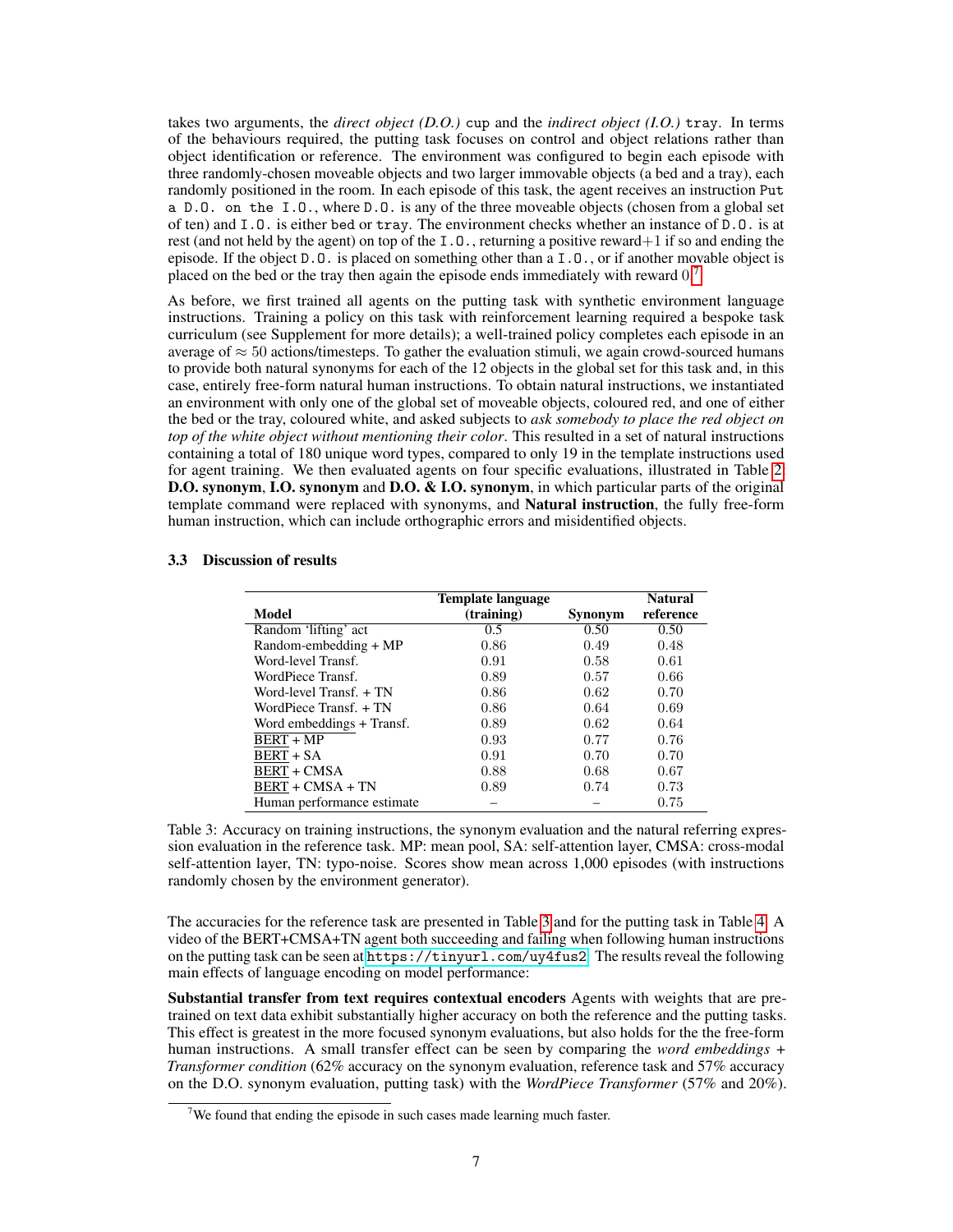<span id="page-7-0"></span>

|                            | Template lang | <b>D.O.</b> | I.O.    | D.O. & L.O. | <b>Natural</b> |
|----------------------------|---------------|-------------|---------|-------------|----------------|
| Model                      | (training)    | synonym     | synonym | synonym     | instruction    |
| Random 'putting' act       | 0.17          | 0.17        | 0.17    | 0.17        | 0.17           |
| Random-embedding $+ MP$    | 0.99          | 0.59        | 0.22    | 0.15        | 0.39           |
| Word-level Transf.         | 0.99          | 0.48        | 0.09    | 0.03        | 0.36           |
| WordPiece Transf.          | 0.98          | 0.30        | 0.24    | 0.10        | 0.42           |
| Word-level Transf. + TN    | 0.97          | 0.61        | 0.27    | 0.17        | 0.45           |
| WordPiece Transf. + TN     | 0.97          | 0.36        | 0.36    | 0.13        | 0.56           |
| Word embeddings + Transf.  | 0.99          | 0.57        | 0.47    | 0.36        | 0.55           |
| <b>BERT + MP</b>           | 0.99          | 0.94        | 0.74    | 0.57        | 0.49           |
| <b>BERT + SA</b>           | 0.99          | 0.96        | 0.69    | 0.56        | 0.54           |
| <b>BERT + CMSA</b>         | 0.99          | 0.93        | 0.67    | 0.47        | 0.43           |
| $BERT + CMSA + TN$         | 0.98          | 0.88        | 0.79    | 0.70        | 0.70           |
| Multitask BERT + CMSA + TN | 0.98          | 0.96        | 0.75    | 0.68        | 0.66           |
| Human performance estimate |               |             |         |             | 0.69           |

<span id="page-7-2"></span>Table 4: Accuracy of different models on the putting task when different parts of instructions of the form "Put a [D.O.] on the [I.O.]" are replaced with synonyms. Underlined words in model names indicate pre-trained weights from text-based training. MP: mean pool, SA: self-attention layer, CMSA: cross-modal self-attention layer, TN: typo-noise. Multitask: single agent trained on both reference and putting tasks. The evaluation task covers episodes in which [I.O.] is either 'bed' or 'tray'. Scores show mean across 1,000 random episodes.



Figure 3: Self-attention layers learn to pull-apart both training nouns *and their synonyms* as the agent learns the putting task with synthetic environment language.

However, overall the transfer effect is much stronger in the case of the full context-dependent BERT representations. On the same two evaluations, *BERT + mean pool* achieves 77% and 94% accuracy respectively. The gains from transferring via BERT representations vs. just (sub)word embeddings are greatest for the (longer) putting instructions than for the reference (finding) instructions, and greatest of all in the *D.O & I.O. synonym evaluation*. These are cases where one would expect the marginal value of powerful sentential (rather than just lexical) representations should be greatest.

Tuning via self-attention layers (with typo noise) helps Interestingly, we find that tuned selfattention layers do not improve generalization performance over using BERT and mean pooling. This may be simply because the additional layers cause a degree of overfitting to the template environment language during training. However, typo noise mitigates this issue, so that the strongest evaluation performance on the putting tasks overall is observed with a combination of a tuned cross-modal self-attention layer and typo-noise training.<sup>[8](#page-7-1)</sup> Indeed, the value of typo noise as a regularizer can be seen by the fact that it improves the robustness of agents with tuned self-attention layers even in the *synonym* evaluations (for both reference task and putting), which do not involve any typos. Thus, the *BERT + CMSA + TN* model performs better than all others on two of the three synonym evaluations in the putting task.

One way in which the appropriately-tuned self-attention layer might make the agent more robust to synonyms in this case is by spreading out task-relevant object-nouns in the agent's language representation space (leaving those words closer to synonyms than to potential confounding words). The degree to which this happens when the object-nouns and their synonymns in our environments

<span id="page-7-1"></span><sup>&</sup>lt;sup>8</sup>See Supplement for a comparison of BERT-based architectures with and without typo-noise.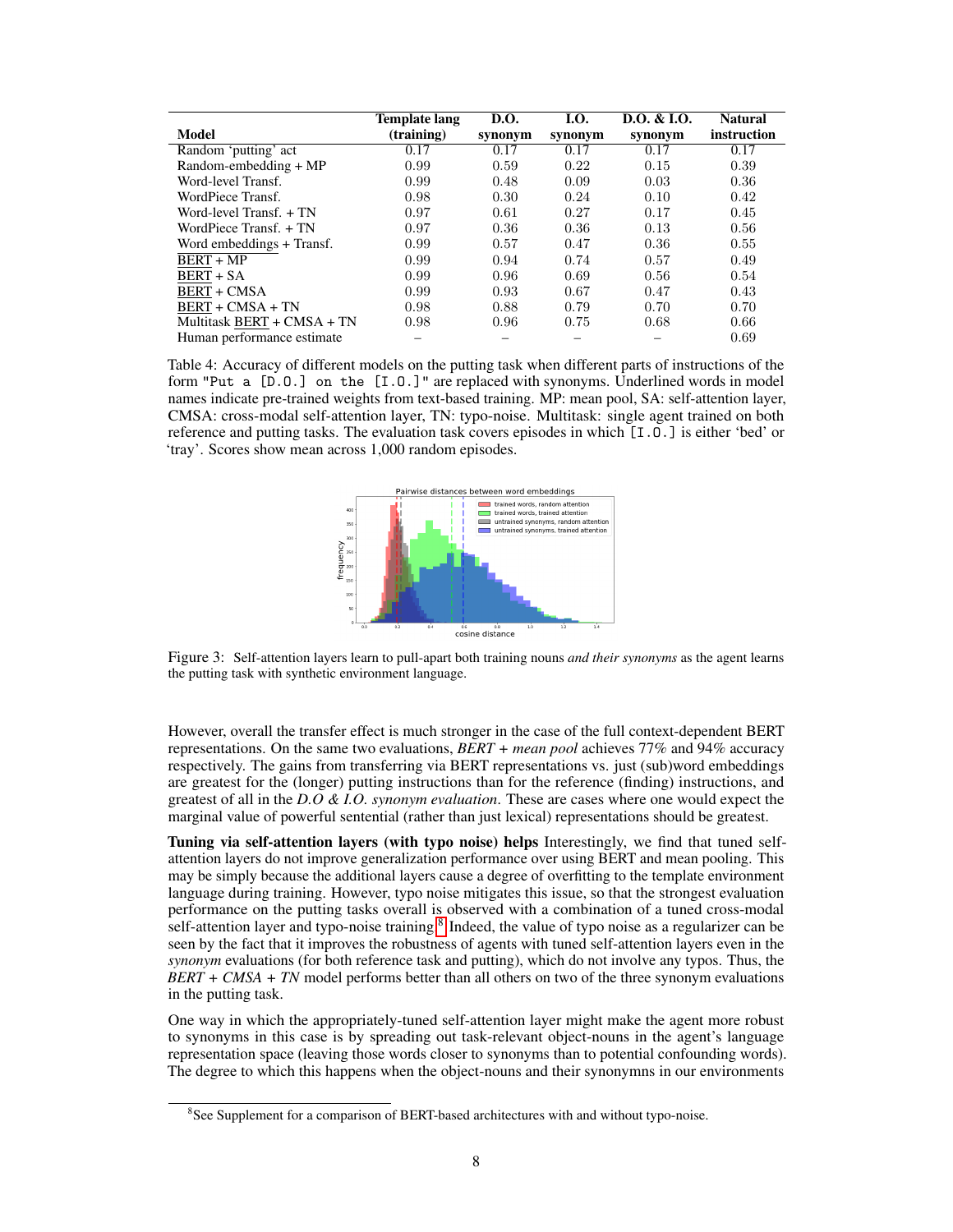are passed first through BERT and then through a (BERT + SA) agent-tuned self-attention layer (compared to passing through the same layer but with random weights) is shown in Fig [3.](#page-7-2)

WordPiece tokenization adds robustness In the two evaluations involving natural language instructions from humans, a comparison of *Word-level Transformer* and *WordPiece Transformer* shows that some robustness is obtained simply from WordPiece encoding, which in turn must play some part in all BERT-based conditions (e.g. improving from 61% to 66% in the natural referring expression evaluation and from 36% to 42% in the natural instruction putting evaluation). As mentioned above, BERT-based agents with WordPiece encoding are particularly robust to human instructions when trained with typo noise, and this is most effective when combined with tuned self-attention layers. This makes intuitive sense, as a learnable self-attention layer should provide the agent with more flexibility to learn to correct for typos during training. Indeed, on the natural instruction evaluation of the putting task, where typos or spelling errors are most common, the cross-modal attention agent trained with typo noise achieves 70% accuracy. Note that 100% accuracy on this evaluation may be impossible, even for humans, because visual ambiguity or human error mean that instructions can sometimes refer in entirely mistaken ways to the objects in the room.

Scaling to multiple tasks When evaluated on the putting task, the performance of an agent trained on both the putting and reference tasks is not substantially lower than agents that are specialized to each of the tasks individually.

Agent performance on this data is close to ceiling The best-performing agent achieves a similar level of performance to humans that are otherwise unfamiliar with the game or the instructionsetters. This underlines the extent to which the instructions procured from our human raters may be ambiguous or ill-formed. However, it also suggests that the best agents must be performing close to perfectly on all test episodes in which they have a reasonable chance to do so.

# 4 Related work

Most closely related to our work is an experiment by [Chan et al.](#page-9-0) [\[2019\]](#page-9-0), who showed how an agent trained with *InferLite* sentence representations [\[Kiros and Chan, 2018\]](#page-10-10) can be robust to synonym replacements in template instructions. The task itself involves object identification in the VizDoom environment [\[Kempka et al., 2016\]](#page-10-11), which requires only 3 motor actions. Our work develops this insight substantially, applying a similar approach to a visually-realistic environment requiring 4, integrating context-dependent pre-trained models with subword tokenization (BERT), analysing architectures and training strategies for integrating such models and extending from synonym replacements to free-form instructions typed by humans.

Much recent work applies deep learning and policy optimization in end-to-end approaches to learning instruction following [\[Chaplot et al., 2018,](#page-10-1) [Oh et al., 2017,](#page-11-0) [Bahdanau et al., 2018,](#page-9-1) [Chevalier-Boisvert](#page-10-2) [et al., 2018,](#page-10-2) [Yu et al., 2018b,](#page-12-2)[a,](#page-12-3) [Jiang et al., 2019\]](#page-10-3). As noted in the introduction, many of these studies, particularly those requiring policies to make fine-grained movements of the agent's body or objects, do not involve human language.

Vision and language navigation (VLN) models learn to follow natural language directions that are longer that those considered in this work [Misra et al.](#page-11-1) [\[2017,](#page-11-1) [2018\]](#page-11-2), [Anderson et al.](#page-9-2) [\[2018\]](#page-9-2), [Fried](#page-10-12) [et al.](#page-10-12) [\[2018\]](#page-10-12), [Wang et al.](#page-11-9) [\[2019\]](#page-11-9), [Zhu et al.](#page-12-4) [\[2019\]](#page-12-4). The best approaches to VLN do not apply deep RL methods, since VLN typically requires a high degree of exploration, rather than precise object control. VLN agents also often make use of privileged (i.e. non-first-person) observations [Misra](#page-11-2) [et al.](#page-11-2) [\[2018\]](#page-11-2), knowledge of shortest paths [Fried et al.](#page-10-12) [\[2018\]](#page-10-12) and/or expert trajectories [Wang et al.](#page-11-9) [\[2019\]](#page-11-9). In contrast, because we seek to evaluate a method that may ultimately be applied to robotics, we consider a setting in which the agent does not have access to privileged observations and/or gold-standard trajectories and an environment where different everyday objects must be controlled with a finer-grained set of actions (4 DoF). Another important difference is that, SHIFTT is a method for zero-shot transfer from template-based to natural instructions, whereas VLN models are both trained and tested on natural language instructions.

A limitation of all studies above, including this one, is the reliance on simulated environments. Both object identification and manipulation are likely far harder in reality, and it remains to be seen whether our proposed method would work seamlessly for robot language understanding [\[Tellex et al., 2011,](#page-11-10) [2012,](#page-11-11) [Walter et al., 2014\]](#page-11-12). However, we note that it can in theory be applied in any multi-task or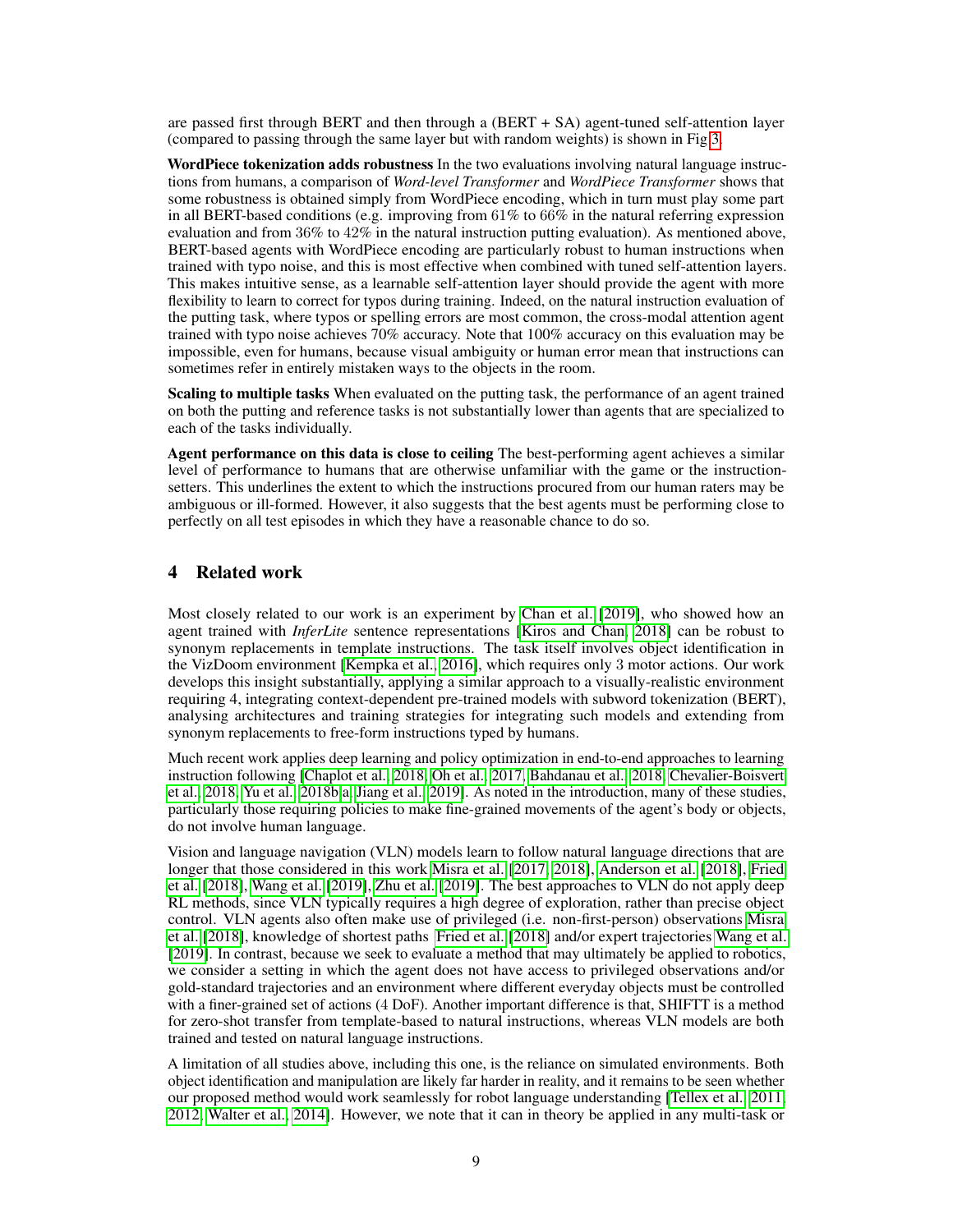language-dependent policy-learning setting. See also [\[Anderson et al., 2018,](#page-9-2) [Wang et al., 2019\]](#page-11-9) for recent improvements to visual realism in simulated environments.

Finally, there is a long history of building in knowledge about the structure of language and/or its environment into instruction-following systems rather than learning it end-to-end. In [Winograd](#page-12-0) [\[1972\]](#page-12-0)'s SHRDLU, syntactic modules parsed the language input into a logical form, and hand-written rules were applied to connect such forms to the environment. More recent pipeline-based approaches use learning algorithms to map language to a program that can then interface with a planner [\[Chen](#page-10-13) [and Mooney, 2011,](#page-10-13) [Matuszek et al., 2013,](#page-11-13) [Wang et al., 2016\]](#page-11-14), and/or a controller, both of which may have priviledged information about how the world connects to the program. It is likely that pretrained language encoders could add robustness to parts of these approaches, much as they do here. Our focus on end-to-end learning, however, is motivated by the intuition that it may eventually scale or adapt more flexibly to arbitrary environments or problems than pipeline approaches.

# 5 Conclusions

In this work, we have developed an agent that can follow natural human instructions requiring the identification, control and positioning of visually-realistic assets. Our method relies on zero-shot transfer from template language instructions to those given by human annotators when asked to refer and instruct in natural ways. The results show that, with powerful pretrained language encoders, this transfer effect is sufficiently strong to permit decoding extended language-dependent motor behaviours, despite the shift in distribution of the agent's input. More generally, we hope that this contribution serves to bring research on text-based and situated language learning closer together. To facilitate this, we make available our dataset of natural instructions and referring expressions aligned to ShapeNet models.

While this study can be considered an interesting proof of concept for the SHIFTT approach to training linguistic deep RL agents via transfer-learning, there are many ways in which it can be improved and extended. As agents become better able to learn a wide range of conditional policies covering a larger set of motor behaviours, it will be instructive to scale the linguistic scope of the agent via the proposed technique, for instance to language involving verbs, or to questions and dialogue. Moreover, an important long-term objective is to apply SHIFTT to the training of robotic agents. There are also many alternative possibilities effecting the knowledge transfer from language model to agent that are not considered here. For instance, our approach involves freezing rather than fine-tuning the BERT encoder weights to our desired behaviour policy, to avoid overfitting, but techniques such as knowledge distillation [\[Hinton et al., 2015\]](#page-10-14) could point to more elegant ways to learn jointly from text and environmental experiences. In addition, we have focused on BERT, but improvements may be possible by applying alternative general-purpose language encoders, such as GPT-2 [\[Radford et al., 2019\]](#page-11-15), Roberta [\[Liu et al., 2019\]](#page-11-16) and Transformer XL [\[Dai et al., 2019\]](#page-10-15).

In sum, we have presented a conceptually simple recipe for transferring knowledge from a text corpus to a reinforcement-learning agent, and shown that the method permits zero-shot transfer from simulated to (constrained) natural language with surprising efficacy. We hope this opens new channels for research combining unsupervised (or semi-supervised) representation-learning with reinforcement learning, particularly at the intersection of language, vision and behaviour.

## References

- <span id="page-9-2"></span>Peter Anderson, Qi Wu, Damien Teney, Jake Bruce, Mark Johnson, Niko Sünderhauf, Ian Reid, Stephen Gould, and Anton van den Hengel. Vision-and-language navigation: Interpreting visuallygrounded navigation instructions in real environments. In *Proceedings of the IEEE Conference on Computer Vision and Pattern Recognition*, pages 3674–3683, 2018.
- <span id="page-9-1"></span>Dzmitry Bahdanau, Felix Hill, Jan Leike, Edward Hughes, Arian Hosseini, Pushmeet Kohli, and Edward Grefenstette. Learning to understand goal specifications by modelling reward. *arXiv preprint arXiv:1806.01946*, 2018.
- <span id="page-9-0"></span>Harris Chan, Yuhuai Wu, Jamie Kiros, Sanja Fidler, and Jimmy Ba. Actrce: Augmenting experience via teacher's advice for multi-goal reinforcement learning. *arXiv preprint arXiv:1902.04546*, 2019.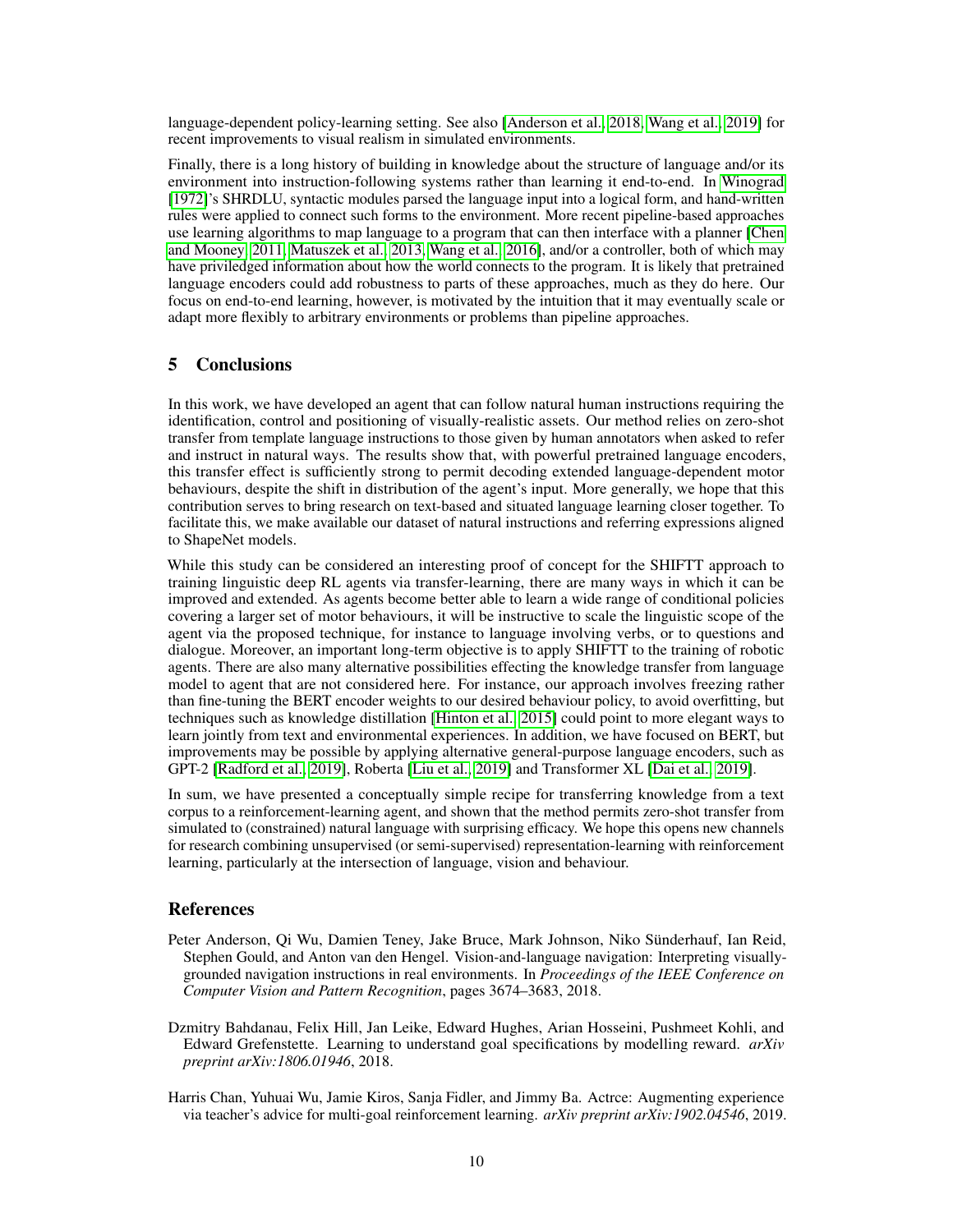- <span id="page-10-4"></span>Angel X Chang, Thomas Funkhouser, Leonidas Guibas, Pat Hanrahan, Qixing Huang, Zimo Li, Silvio Savarese, Manolis Savva, Shuran Song, Hao Su, et al. Shapenet: An information-rich 3D model repository. *arXiv preprint arXiv:1512.03012*, 2015.
- <span id="page-10-1"></span>Devendra Singh Chaplot, Kanthashree Mysore Sathyendra, Rama Kumar Pasumarthi, Dheeraj Rajagopal, and Ruslan Salakhutdinov. Gated-attention architectures for task-oriented language grounding. In *Thirty-Second AAAI Conference on Artificial Intelligence*, 2018.
- <span id="page-10-13"></span>David L Chen and Raymond J Mooney. Learning to interpret natural language navigation instructions from observations. In *Twenty-Fifth AAAI Conference on Artificial Intelligence*, 2011.
- <span id="page-10-2"></span>Maxime Chevalier-Boisvert, Dzmitry Bahdanau, Salem Lahlou, Lucas Willems, Chitwan Saharia, Thien Huu Nguyen, and Yoshua Bengio. BabyAI: First steps towards grounded language learning with a human in the loop. *arXiv preprint arXiv:1810.08272*, 2018.
- <span id="page-10-8"></span>Ronan Collobert and Jason Weston. A unified architecture for natural language processing: Deep neural networks with multitask learning. In *Proceedings of the 25th international conference on Machine learning*, pages 160–167. ACM, 2008.
- <span id="page-10-15"></span>Zihang Dai, Zhilin Yang, Yiming Yang, William W Cohen, Jaime Carbonell, Quoc V Le, and Ruslan Salakhutdinov. Transformer-xl: Attentive language models beyond a fixed-length context. *arXiv preprint arXiv:1901.02860*, 2019.
- <span id="page-10-7"></span>Jacob Devlin, Ming-Wei Chang, Kenton Lee, and Kristina Toutanova. BERT: Pre-training of deep bidirectional transformers for language understanding. *arXiv preprint arXiv:1810.04805*, 2018.
- <span id="page-10-6"></span>Lasse Espeholt, Hubert Soyer, Remi Munos, Karen Simonyan, Volodymir Mnih, Tom Ward, Yotam Doron, Vlad Firoiu, Tim Harley, Iain Dunning, et al. Impala: Scalable distributed deep-rl with importance weighted actor-learner architectures. *arXiv preprint arXiv:1802.01561*, 2018.
- <span id="page-10-12"></span>Daniel Fried, Ronghang Hu, Volkan Cirik, Anna Rohrbach, Jacob Andreas, Louis-Philippe Morency, Taylor Berg-Kirkpatrick, Kate Saenko, Dan Klein, and Trevor Darrell. Speaker-follower models for vision-and-language navigation. In *Advances in Neural Information Processing Systems*, pages 3314–3325, 2018.
- <span id="page-10-0"></span>Karl Moritz Hermann, Felix Hill, Simon Green, Fumin Wang, Ryan Faulkner, Hubert Soyer, David Szepesvari, Wojciech Marian Czarnecki, Max Jaderberg, Denis Teplyashin, et al. Grounded language learning in a simulated 3D world. *arXiv preprint arXiv:1706.06551*, 2017.
- <span id="page-10-9"></span>Felix Hill, Roi Reichart, and Anna Korhonen. Simlex-999: Evaluating semantic models with (genuine) similarity estimation. *Computational Linguistics*, 41(4):665–695, 2015.
- <span id="page-10-14"></span>Geoffrey Hinton, Oriol Vinyals, and Jeff Dean. Distilling the knowledge in a neural network. *arXiv preprint arXiv:1503.02531*, 2015.
- <span id="page-10-3"></span>Yiding Jiang, Shixiang Gu, Kevin Murphy, and Chelsea Finn. Language as an abstraction for hierarchical deep reinforcement learning. *arXiv preprint arXiv:1906.07343*, 2019.
- <span id="page-10-5"></span>Tobias Johannink, Shikhar Bahl, Ashvin Nair, Jianlan Luo, Avinash Kumar, Matthias Loskyll, Juan Aparicio Ojea, Eugen Solowjow, and Sergey Levine. Residual reinforcement learning for robot control. In *2019 International Conference on Robotics and Automation (ICRA)*, pages 6023–6029. IEEE, 2019.
- <span id="page-10-11"></span>Michał Kempka, Marek Wydmuch, Grzegorz Runc, Jakub Toczek, and Wojciech Jaskowski. Vizdoom: ´ A doom-based ai research platform for visual reinforcement learning. In *2016 IEEE Conference on Computational Intelligence and Games (CIG)*, pages 1–8. IEEE, 2016.
- <span id="page-10-16"></span>Diederik P Kingma and Jimmy Ba. Adam: A method for stochastic optimization. *arXiv preprint arXiv:1412.6980*, 2014.
- <span id="page-10-10"></span>Jamie Kiros and William Chan. Inferlite: Simple universal sentence representations from natural language inference data. In *Proceedings of the 2018 Conference on Empirical Methods in Natural Language Processing*, pages 4868–4874, 2018.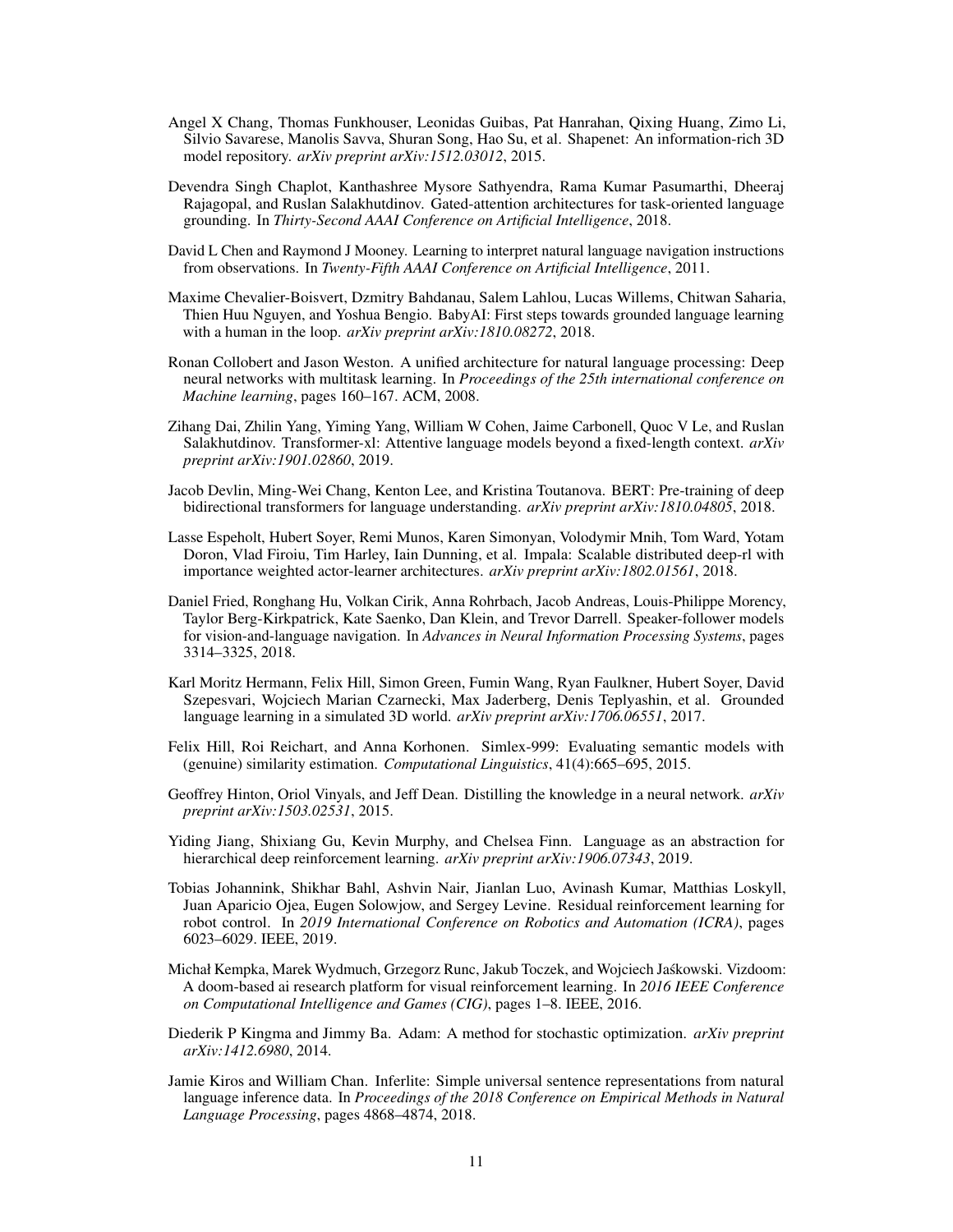- <span id="page-11-16"></span>Yinhan Liu, Myle Ott, Naman Goyal, Jingfei Du, Mandar Joshi, Danqi Chen, Omer Levy, Mike Lewis, Luke Zettlemoyer, and Veselin Stoyanov. RoBERTa: A robustly optimized bert pretraining approach. *arXiv preprint arXiv:1907.11692*, 2019.
- <span id="page-11-6"></span>Jiasen Lu, Dhruv Batra, Devi Parikh, and Stefan Lee. Vilbert: Pretraining task-agnostic visiolinguistic representations for vision-and-language tasks. *arXiv preprint arXiv:1908.02265*, 2019.
- <span id="page-11-13"></span>Cynthia Matuszek, Evan Herbst, Luke Zettlemoyer, and Dieter Fox. Learning to parse natural language commands to a robot control system. In *Experimental Robotics*, pages 403–415. Springer, 2013.
- <span id="page-11-1"></span>Dipendra Misra, John Langford, and Yoav Artzi. Mapping instructions and visual observations to actions with reinforcement learning. *arXiv preprint arXiv:1704.08795*, 2017.
- <span id="page-11-2"></span>Dipendra Misra, Andrew Bennett, Valts Blukis, Eyvind Niklasson, Max Shatkhin, and Yoav Artzi. Mapping instructions to actions in 3D environments with visual goal prediction. *arXiv preprint arXiv:1809.00786*, 2018.
- <span id="page-11-17"></span>Volodymyr Mnih, Adria Puigdomenech Badia, Mehdi Mirza, Alex Graves, Timothy Lillicrap, Tim Harley, David Silver, and Koray Kavukcuoglu. Asynchronous methods for deep reinforcement learning. In *International conference on machine learning*, pages 1928–1937, 2016.
- <span id="page-11-0"></span>Junhyuk Oh, Satinder Singh, Honglak Lee, and Pushmeet Kohli. Zero-shot task generalization with multi-task deep reinforcement learning. In *Proceedings of the 34th International Conference on Machine Learning-Volume 70*, pages 2661–2670. JMLR. org, 2017.
- <span id="page-11-7"></span>Danish Pruthi, Bhuwan Dhingra, and Zachary C Lipton. Combating adversarial misspellings with robust word recognition. *arXiv preprint arXiv:1905.11268*, 2019.
- <span id="page-11-15"></span>Alec Radford, Jeffrey Wu, Rewon Child, David Luan, Dario Amodei, and Ilya Sutskever. Language models are unsupervised multitask learners. *OpenAI Blog*, 1(8), 2019.
- <span id="page-11-3"></span>Mike Schuster and Kaisuke Nakajima. Japanese and korean voice search. In *2012 IEEE International Conference on Acoustics, Speech and Signal Processing (ICASSP)*, pages 5149–5152. IEEE, 2012.
- <span id="page-11-10"></span>Stefanie Tellex, Thomas Kollar, Steven Dickerson, Matthew R Walter, Ashis Gopal Banerjee, Seth Teller, and Nicholas Roy. Approaching the symbol grounding problem with probabilistic graphical models. *AI magazine*, 32:64–76, 2011.
- <span id="page-11-11"></span>Stefanie Tellex, Pratiksha Thaker, Robin Deits, Dimitar Simeonov, Thomas Kollar, and Nicholas Roy. A probabilistic approach for enabling robots to acquire information from human partners using language, 2012.
- <span id="page-11-5"></span>Yao-Hung Hubert Tsai, Shaojie Bai, Paul Pu Liang, J Zico Kolter, Louis-Philippe Morency, and Ruslan Salakhutdinov. Multimodal transformer for unaligned multimodal language sequences. *arXiv preprint arXiv:1906.00295*, 2019.
- <span id="page-11-4"></span>Ashish Vaswani, Noam Shazeer, Niki Parmar, Jakob Uszkoreit, Llion Jones, Aidan N Gomez, Łukasz Kaiser, and Illia Polosukhin. Attention is all you need. In *Advances in neural information processing systems*, pages 5998–6008, 2017.
- <span id="page-11-12"></span>Matthew R Walter, Sachithra Hemachandra, Bianca Homberg, Stefanie Tellex, and Seth Teller. A framework for learning semantic maps from grounded natural language descriptions. *The International Journal of Robotics Research*, 33(9):1167–1190, 2014.
- <span id="page-11-14"></span>Sida I Wang, Percy Liang, and Christopher D Manning. Learning language games through interaction. *arXiv preprint arXiv:1606.02447*, 2016.
- <span id="page-11-9"></span>Xin Wang, Qiuyuan Huang, Asli Celikyilmaz, Jianfeng Gao, Dinghan Shen, Yuan-Fang Wang, William Yang Wang, and Lei Zhang. Reinforced cross-modal matching and self-supervised imitation learning for vision-language navigation. In *Proceedings of the IEEE Conference on Computer Vision and Pattern Recognition*, pages 6629–6638, 2019.
- <span id="page-11-8"></span>John Wieting and Douwe Kiela. No training required: Exploring random encoders for sentence classification. *arXiv preprint arXiv:1901.10444*, 2019.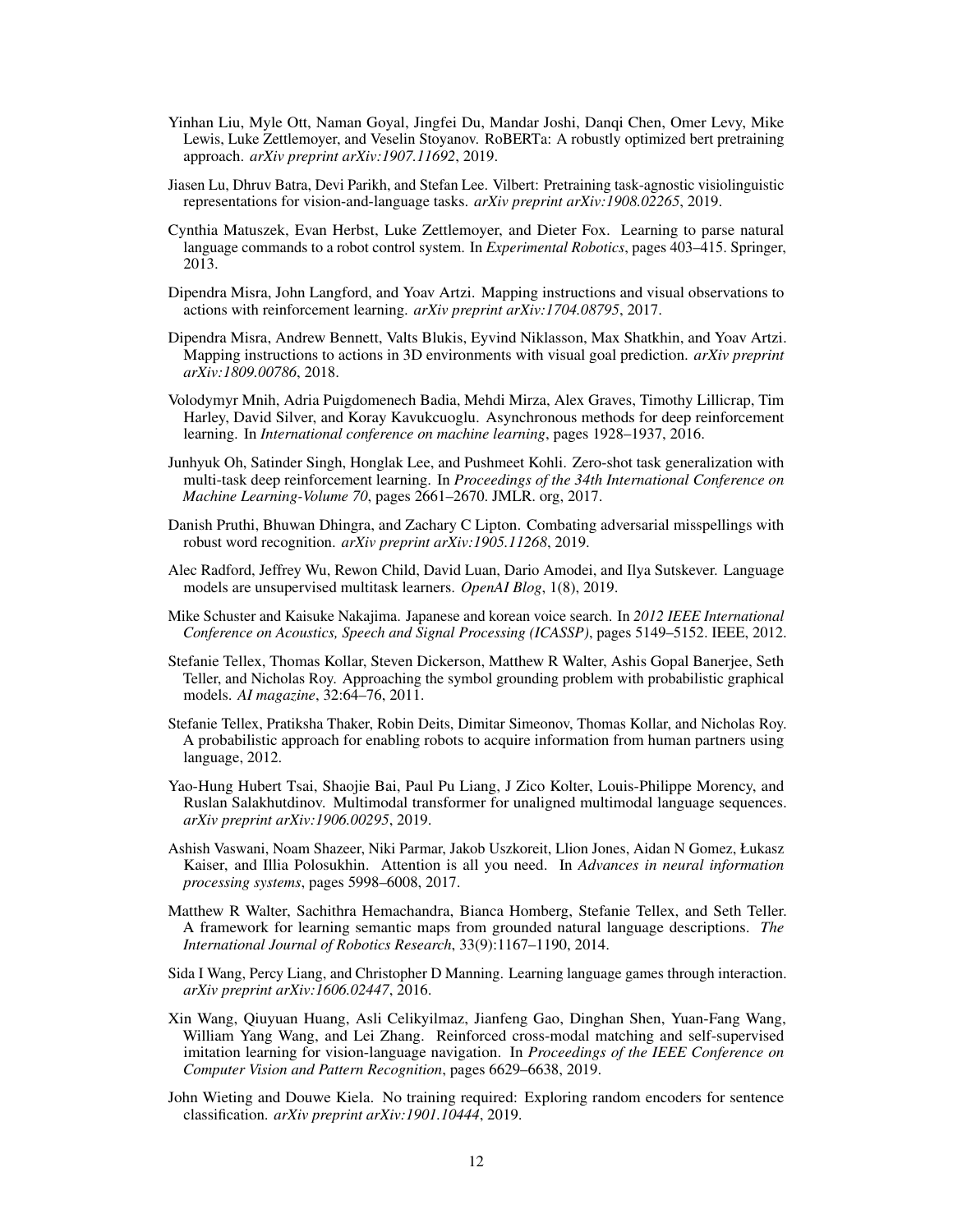<span id="page-12-0"></span>Terry Winograd. Understanding natural language. *Cognitive psychology*, 3(1):1–191, 1972.

- Yi Wu, Yuxin Wu, Georgia Gkioxari, and Yuandong Tian. Building generalizable agents with a realistic and rich 3D environment. *arXiv preprint arXiv:1801.02209*, 2018.
- <span id="page-12-3"></span>Haonan Yu, Xiaochen Lian, Haichao Zhang, and Wei Xu. Guided feature transformation (gft): A neural language grounding module for embodied agents. *arXiv preprint arXiv:1805.08329*, 2018a.
- <span id="page-12-2"></span>Haonan Yu, Haichao Zhang, and Wei Xu. Interactive grounded language acquisition and generalization in a 2D world. *arXiv preprint arXiv:1802.01433*, 2018b.
- <span id="page-12-1"></span>Victor Zhong, Tim Rocktäschel, and Edward Grefenstette. Rtfm: Generalising to novel environment dynamics via reading. *Proceedings of ICLR*, 2020.
- <span id="page-12-4"></span>Fengda Zhu, Yi Zhu, Xiaojun Chang, and Xiaodan Liang. Vision-language navigation with selfsupervised auxiliary reasoning tasks. *arXiv preprint arXiv:1911.07883*, 2019.

# 6 Supplementary Material

#### 6.1 Agent architecture and training details



Figure 4: Schematic of the agent architecture with CMSA layer, and typo-noise applied to the environment's template instructions.

The action set of the agent is presented in Table [5.](#page-13-0)

To process visual input, the agent uses a residual convolutional network with 64, 64, 32 channels in the first, second and third layers respectively and 2 residual blocks in each layer.

As the agent learns, actors carry replicas of the latest learner network, interact with the environment independently and send trajectories (observations and agent actions) back to a central learner. The learning algorithm [\[Espeholt et al., 2018\]](#page-10-6) modifies the learner weights to optimize an actor-critic objective, with updates importance-weighted to correct for differences between the actor policy and the current state of the learner policy. We used a learning rate of 0.0005, a learner batch size of 32, an agent unroll length of 50, a discounting factor of 0.99, an epsilon (epsilon-greedy policy) of  $1e^{-6}$ and an *entropy cost* of 0.0003 [\[Mnih et al., 2016\]](#page-11-17). We use an Adam optimizer [\[Kingma and Ba,](#page-10-16) [2014\]](#page-10-16) with  $\beta_1 = 0.90$  and  $\beta_2 = 0.95$ .

In order to train the agent on the *putting task*, it was necessary to combine episodes of the task itself with episodes of simpler tasks, in a form of curriculum (although learning in parallel on all tasks). In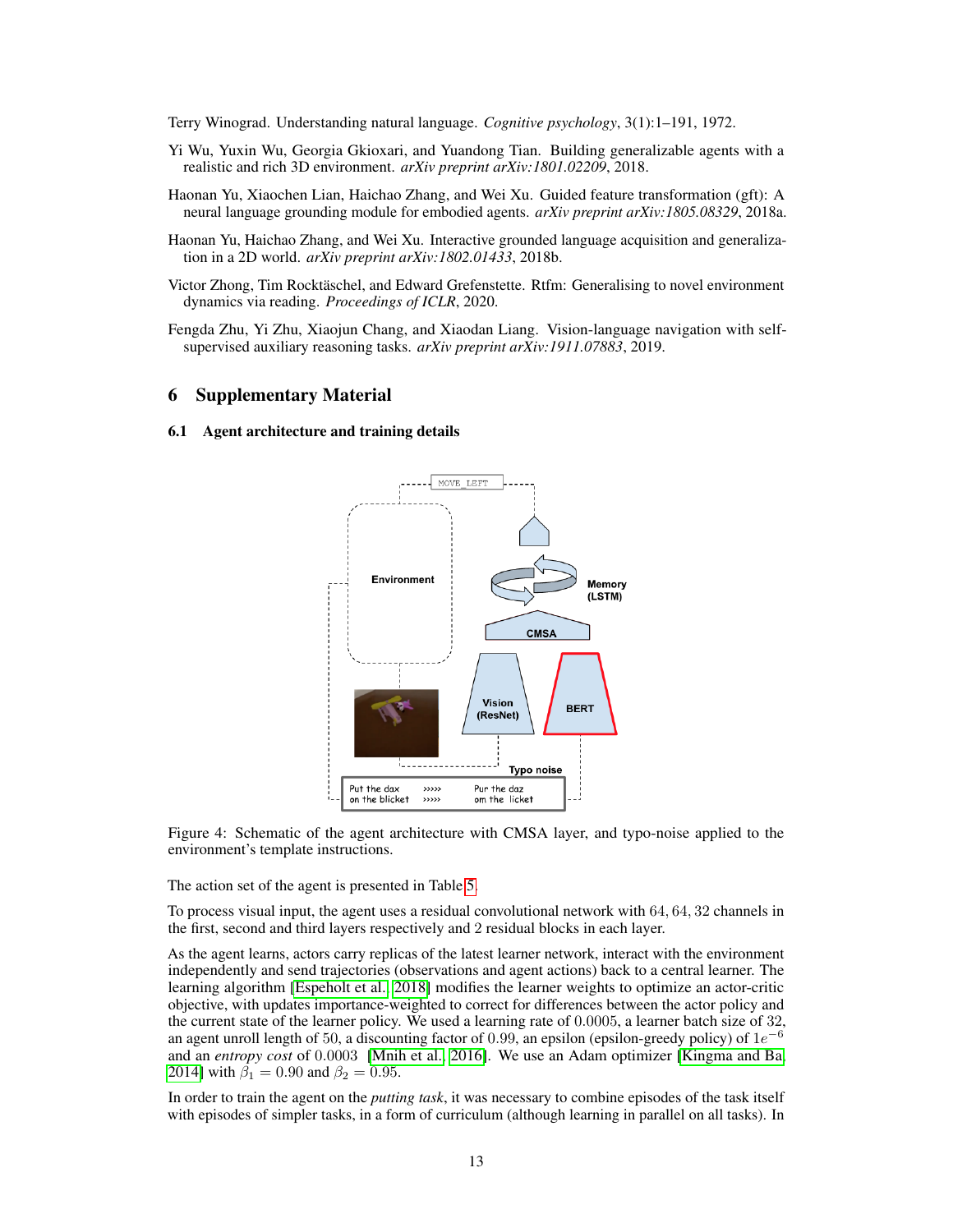<span id="page-13-0"></span>

|                     | Body movement actions Movement and grip actions | <b>Object manipulation</b>         |
|---------------------|-------------------------------------------------|------------------------------------|
| <b>NOOP</b>         | <b>GRAB</b>                                     | GRAB + SPIN_OBJECT_RIGHT           |
| <b>MOVE FORWARD</b> | <b>GRAB + MOVE FORWARD</b>                      | <b>GRAB + SPIN OBJECT LEFT</b>     |
| MOVE BACKWARD       | <b>GRAB + MOVE BACKWARD</b>                     | <b>GRAB + SPIN OBJECT UP</b>       |
| MOVE RIGHT          | <b>GRAB + MOVE RIGHT</b>                        | <b>GRAB + SPIN OBJECT DOWN</b>     |
| MOVE LEFT           | <b>GRAB + MOVE LEFT</b>                         | <b>GRAB + SPIN OBJECT FORWARD</b>  |
| <b>LOOK RIGHT</b>   | <b>GRAB + LOOK RIGHT</b>                        | <b>GRAB + SPIN OBJECT BACKWARD</b> |
| LOOK LEFT           | <b>GRAB + LOOK LEFT</b>                         | <b>GRAB + PUSH OBJECT AWAY</b>     |
| LOOK UP             | <b>GRAB + LOOK UP</b>                           | <b>GRAB + PULL OBJECT CLOSE</b>    |
| <b>LOOK DOWN</b>    | <b>GRAB + LOOK DOWN</b>                         |                                    |

Table 5: Agent action spec

particular, we trained it concurrently on a *reference task* that involved the same moveable objects as the putting task (so that the agent could receive signal about their names without relying on a complete act of putting). We also found it beneficial to add a *put-near* task to the curriculum, where the instructions were of the form Put a cup near the tray rather than Put a cup on the tray, and a reward was emitted if the agent moved the cup a short distance from the tray and placed it on the ground. During training, the agent received equal experience of the modified reference task, the put-near task and the (target) putting task, and continued learning until performance on the putting task converged. When training the agent on the *reference task*, no curriculum was required. When training the multi-task agent on both tasks, the agent was trained with equal experience on four tasks: the reference task, the modified reference task, the put-near task and the putting task. Training was stopped when performance on the putting task and the reference task converged. Note that the the distributed (IMPALA) framework lends itself naturally to sharing learning experience across tasks in this way, since we can simply have some proportion of the total agent actor threads interacting with particular tasks. The experience across the tasks in the aggregated into batches on the learner according to these proportions.

For the *reference task*, training the agent requires approximately 200 million frames of experience (approximately 7 million episodes), which takes about 24 hours with 250 actors on GPU. In the *putting task*, training in each condition was stopped after 30 million episodes, approximately three days of training.

# 6.2 Full experimental results

For a superset of the experimental results presented in the main paper (with two additional conditions involving typo noise), see the Figures 1-4 on the following pages.

## 6.3 Instructions to human annotators

*Human annotators use a keyboard and mouse to control a player in the environment simulator, as is standard in first-person video games. The annotators were given the following instructions as part of the each annotation task.*

## 6.3.1 Natural referring expressions

This is a task called Name The Object. You will find yourself in a room containing a single object. Please move around the room to get a good view of the object. When you know what the object is:

- 1. Hit Enter
- 2. Type the name of the object
- 3. Hit Enter again

Examples of good responses:

- 1. *A kettle*
- 2. *Some trousers*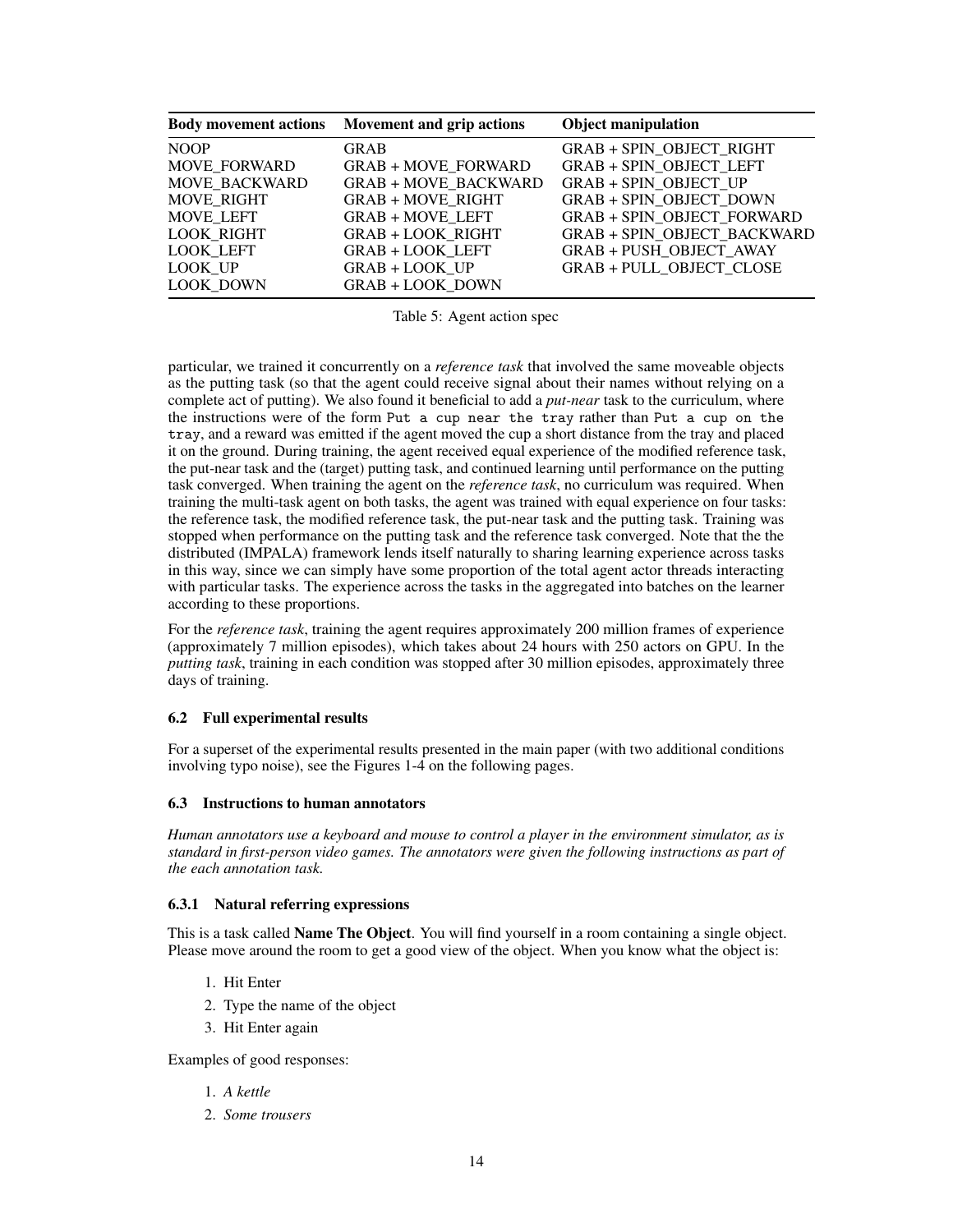

Figure 5: reference task, synonym evaluation. Left: accuracy of different agents over 1,000 episodes when no change is made to the environment template instruction. Right: accuracy of different agents when a synonym is introduced. Dotted line indicates score of an agent that carries out the correct behaviour but with random objects from the room.

- 3. *A pair of scissors*
- 4. *A tennis ball*

Please don't describe the object. Just write down what you see, with an article like 'a' or 'some' if appropriate.

Example of bad responses

- 1. *A brown ball*
- 2. *A large piano with long black legs*
- 3. *A small thing with lumps on the side*

You should not need more than 4-5 different words, and most objects will require just 1 or 2 words to name.

Sometimes, you might be unsure what the object is. If that's the case, just make your best guess.

## 6.3.2 Full human instructions

This is a task called Ask to put. You will find yourself in a room. Your job is to imagine giving an instruction to somebody else so that that person puts the red object on to the white object. Move around the room to get a good look at what the two objects are. When you are ready to give your instruction:

- 1. Hit Enter
- 2. Type your instruction
- 3. Hit Enter again

Examples of good instructions:

- 1. *Place the cup onto the table*
- 2. *Put the ball on the plate*
- 3. *Move the pencil onto the box*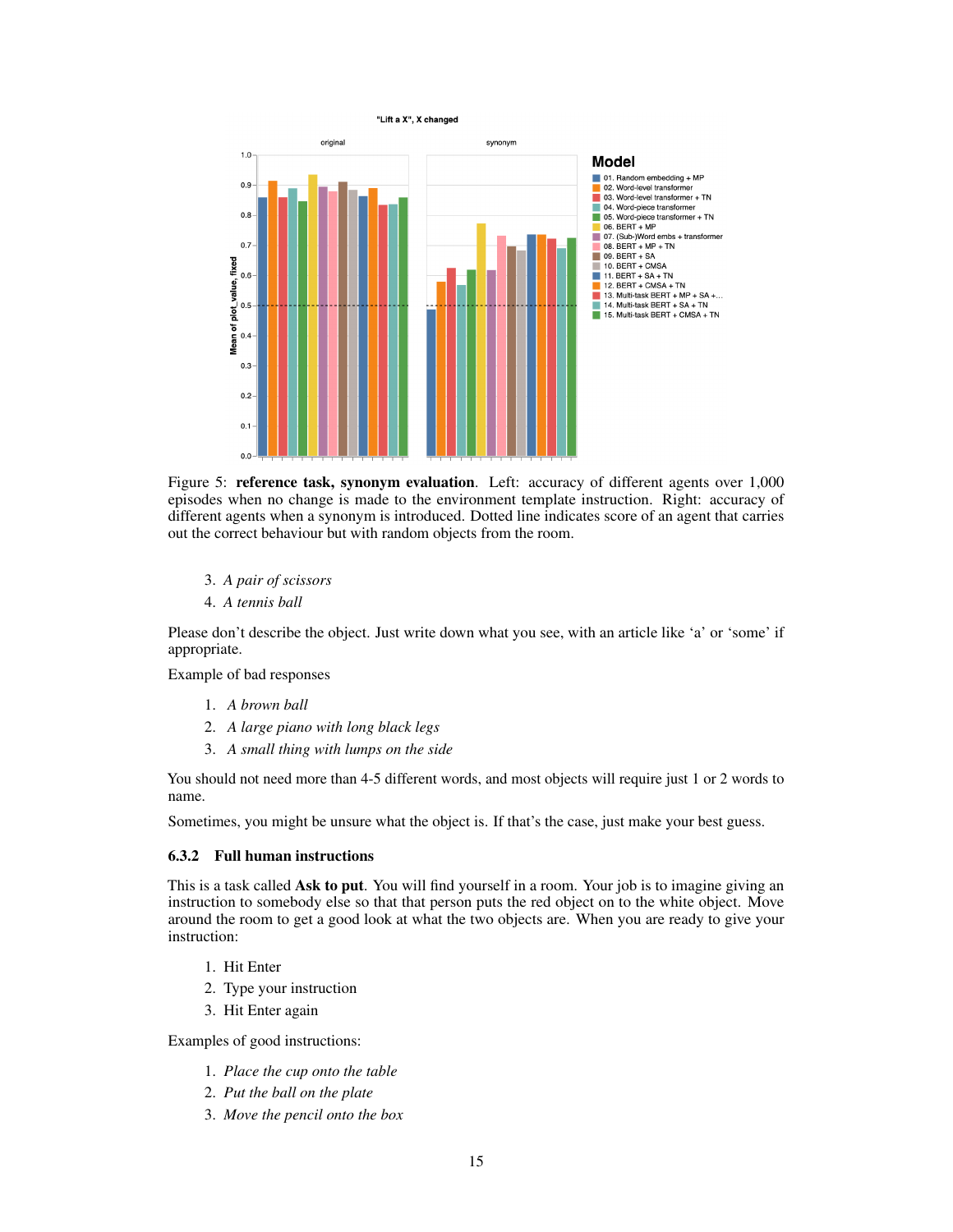Lifting task: natural referring expression



Figure 6: reference task, natural referring expression evaluation. Performance of agents on 1,000 evaluation episodes when part of the environment template reference task instruction is replaced by a natural referring expression from human annotators. Dotted line indicates score of an agent that carries out the correct behaviour but with random objects from the room.



Figure 7: Putting task, synonym evaluation. Performance of agents on 1,000 evaluation episodes when (left) no change is made to the template environment instruction and (rightmost three) different parts of the template environment instruction are replaced with synonyms. Dotted line indicates score of an agent that carries out the correct behaviour but with random objects from the room.

Words to avoid Your instruction must not contain words for colours or other properties of the object. Please do not use the words red, white, scarlet, dark, large etc. in your instruction. Instead, refer to objects by their name as you recognise them. If you don't recognise what an object is, just make your best guess.

Examples of bad instructions:

1. *Put the red thing on the table*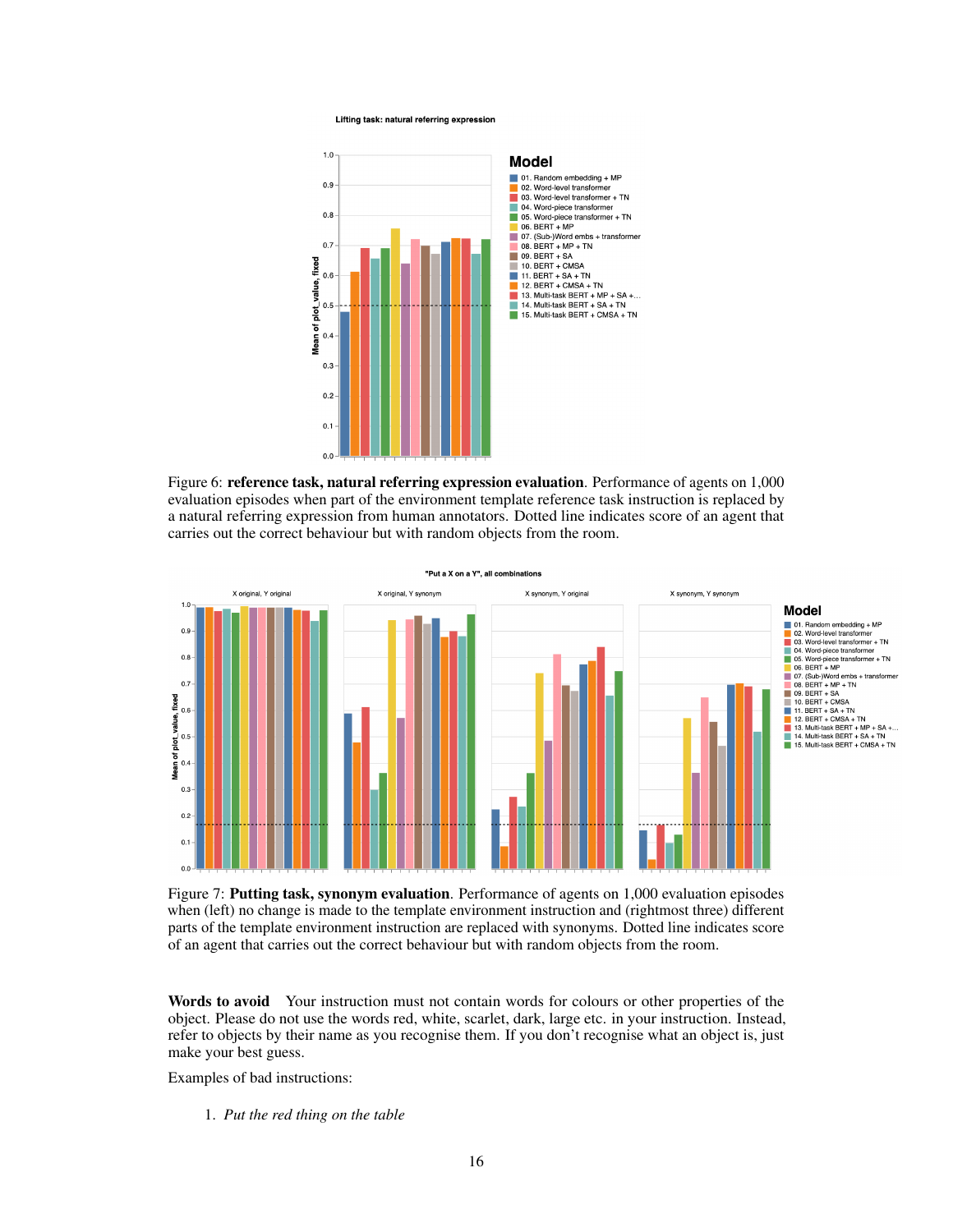Putting task: natural human instruction



Figure 8: Putting task, natural instruction evaluation. Performance of agents on 1,000 evaluation episodes when the full environment template putting instruction is replaced by a natural instruction from human annotators. Dotted line indicates score of an agent that carries out the correct behaviour but with random objects from the room.

- 2. *Put the large object on the small object*
- 3. *Put the small round thing on the chest*

Keep your language varied. Try to use various ways to express your instruction in different episodes to keep things interesting.

#### 6.4 Further environment details

For all experiments, the environment is a Unity room of dimension 4m x 4m. The walls, floor and ceiling are always the same color, but we add a window and door (positioned randomly per episode) to give some sense of absolute location to the agent.

When importing ShapeNet models, we use the scaling provided in the metadata, unless it it is very small (less than 0.000001), in which case we interpret the coordinates in the OBJ file as meters. All objects have rigid bodies with collision meshes generated using Unity's built in MeshCollider, with convex set to true. The masses of all movable objects are set to 1 kg, so that our avatar has enough strength to pick all of them up (except for beds and trays, which are made kinetic).

When selecting ShapeNet models, for performance reasons we discarded all models with a vertex count higher than 8000, and an OBJ file size greater than 1 MB. The native ShapeNet category names are often not natural everyday names (for instance, they can be highly specific, like "dual shock analog controller"). To mitigate this, we used ShapeNet's WordNet tags, grouping models into categories according to WordNet synsets and assigning the name of the first synset lemma to the category.

Because depth-perception is challenging without binocular vision, the agent is assisted in manipulation by a visual guide (bottom-right) that highlights objects within grasping range and drops a vertical line from held objects.

Full lists of objects and synonyms are on the following pages.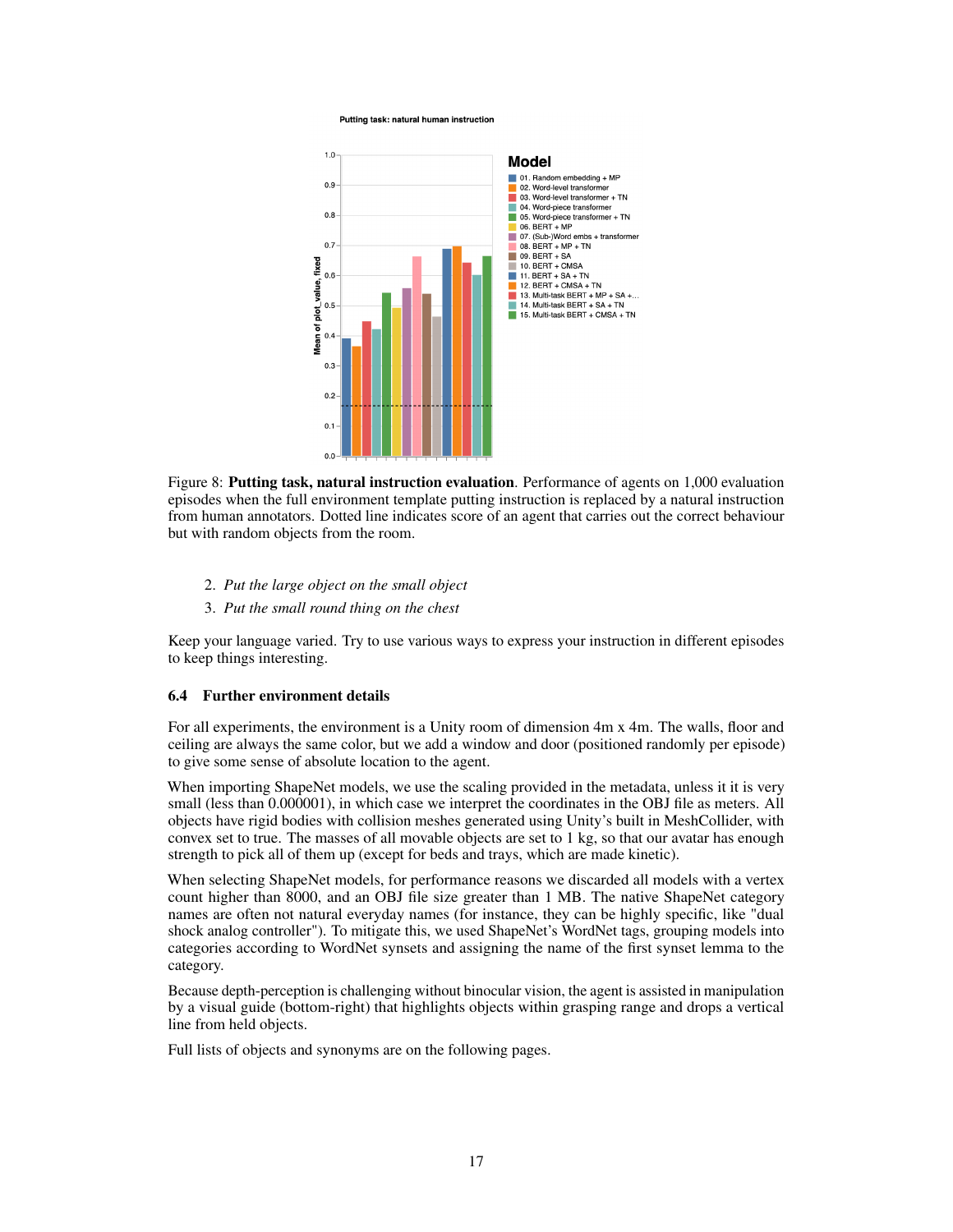| name                     | synonym                     | unique models | example shapenet model id                                            | wordnet synset       |
|--------------------------|-----------------------------|---------------|----------------------------------------------------------------------|----------------------|
| chest of drawers         | cupboard                    | 241           | 793aa6d322f1e31d9c75eb4326997fae                                     | n3018908             |
| table                    | desk                        | 199           | db80fbb9728e5df343f47bfd2fc426f7                                     | n4386330             |
| chair<br>sofa            | seat<br>couch               | 167<br>158    | 6bcabd23a81dd790e386ecf78eadd61c<br>11d5e99e8faa10ff3564590844406360 | n3005231<br>n4263630 |
| television receiver      | aerial                      | 147           | cebb35bd663c82d3554a13580615ae1                                      | n4413042             |
| lamp                     | light                       | 138           | 62ab9c2f7b826fbcb910025244eec99a                                     | n3641940             |
| desk                     | bench                       | 98            | a2c81b5c0ce9231245bc5a3234295587                                     | n3184367             |
| box                      | tin                         | 81            | 15b5c54a8ddc84353a5acb1c5cbd19ff                                     | n2886585             |
| vase                     | flute                       | 78            | 415a96bfbb45b3ee35836c728d324152                                     | n4529463             |
| bed                      | bunk                        | 73            | bbd23cc1e56a24204e649bb31ff339dd                                     | n2821967             |
| floor lamp               | lamp                        | 73<br>68      | 54017ba00148a652846fa729d90e125                                      | n3371905<br>n2936496 |
| cabinet<br>book          | cupboard<br>magazine        | 67            | f5024636f3514eb51d0662c550f8f994<br>c8691c86e110318ef2bc9da1ba799c60 | n6422547             |
| pencil                   | pen                         | 67            | 839923a17af633dfb29a5ca18b250f3b                                     | n3914323             |
| laptop                   | computer                    | 66            | 20d42e934260b59c53c0c910fd6231ef                                     | n3648120             |
| monitor                  | screen                      | 58            | 4d11b3c781f36fb3675041302508f0e1                                     | n3787723             |
| coffee table             | table                       | 53            | e21cadab660eb1c5c71d82cf1efbe60a                                     | n3067971             |
| picture                  | image                       | 52            | 2c31ea08641b076d6ab1a912a88dca35                                     | n3937282             |
| bench                    | chair                       | 52            | c6706e8a2b4efef5133db57650fae9d9                                     | n2832068             |
| painting                 | portrait                    | 51            | 6e51501eee677f7f73b3b0e3e8724599                                     | n3882197             |
| rug                      | carpet                      | 44            | b49fda0f6fc828e8c2b8c5618e94c762                                     | n4125115             |
| shelf                    | surface<br>flower           | 43<br>42      | 482f328d1a777c4bd810b14a81e12eca<br>7f20daa4952b5f5a61e2803817d42718 | n4197095<br>n4379457 |
| switch<br>plant          | shrub                       | 42            | 94a36139281d1837465e08d496c0420f                                     | n17402               |
| stool                    | seat                        | 41            | 1b0626e5a8bf92b3945a77b945b7b70f                                     | n4334034             |
| bottle                   | jug                         | 40            | a429f8eb0c3e6a1e6ea2d79f658bbae7                                     | n2879899             |
| loudspeaker              | speaker                     | 37            | 82b9111b3232904eec3b2e05ce8fd39b                                     | n3696785             |
| electric refrigerator    | fridge                      | 36            | 392f9b7a08c8ba8718c6f74ea0d202aa                                     | n3278824             |
| toilet                   | urinal                      | 34            | 5d567a0b5b57d8ab8b6558e44187a06e                                     | n4453655             |
| dining table             | table                       | 29            | 82a1545cc0b3227ede650492e45fb14f                                     | n3205892             |
| poster                   | picture                     | 28            | de74ab90cc9f46af9703672f184b66db                                     | n6806283             |
| wall clock               | clock                       | 28            | 1e2ea05e566e315c35836c728d324152                                     | n4555566             |
| cellular telephone       | mobile                      | 26<br>25      | 85a94f368a791343985b19765176f4ab                                     | n2995984             |
| person<br>cup            | human<br>mug                | 24            | 2c3dbe3bd247b1ddb19d42104c111188<br>542235fc88d22e1e3406473757712946 | n5224944<br>n3152175 |
| stapler                  | clipper                     | 24            | 376eb047b40ef4f6a480e3d8fdbd4a92                                     | n4310635             |
| mirror                   | reflector                   | 24            | 36d2cb436ef75bc7fae7b9efb5c3bbd1                                     | n3778568             |
| toilet tissue            | toilet paper                | 24            | 6658857ea89df65ea35a7666f0cfa5bb                                     | n15099708            |
| desktop computer         | pc                          | 24            | 102a6b7809f4e51813842bc8ef6fe18                                      | n3184677             |
| table lamp               | desk light                  | 23            | 85b52753cc7e7207cf004563556ddb36                                     | n4387620             |
| flag                     | banner                      | 22            | ac50bd1ed53b7cb9cec8a10ad1c084eb                                     | n3359749             |
| armchair                 | settee                      | 21            | 806bce1a95268006ecd7cae46ee113ea                                     | n2741540             |
| cupboard                 | wardrobe<br>pencil          | 21<br>20      | 3bb80aa0267a12bed00bff798ed59ff5<br>628e5c83b1762320873ca101f05858b9 | n3152990<br>n3913116 |
| pen<br>bag               | sack                        | 20            | b2c9ac70c58c90fa6dd2d391b72f2211                                     | n2776843             |
| soda can                 | drink                       | 20            | 16526d147e837c386829bf9ee210f5e7                                     | n4262696             |
| sword                    | knife                       | 20            | 555c17f73cd6d530603c267665ac68a6                                     | n4380981             |
| bookshelf                | shelf                       | 20            | 586356e8809b6a678d44b95ca8abc7b2                                     | n2874800             |
| fireplace                | burner                      | 19            | df1bd1065e7f7cde5e29ce2c9d37b952                                     | n3351301             |
| curtain                  | drape                       | 19            | 6f3da555075ec7f9e17e45953c2e0371                                     | n3155743             |
| battery                  | cell<br>bookshelf           | 18            | 62733b55e76a3b718c9d9ab13336021b                                     | n2813606             |
| bookcase<br>pizza        | pie                         | 18<br>18      | bc80335bbfda741df1783a44a88d6274<br>caca4c8d409cddc66b04c0f74e5b376e | n2874241<br>n7889783 |
| hammer                   | mallet                      | 17            | a49a6c15dcef467bc84c00e08b1e25d7                                     | n3486255             |
| microwave                | oven                        | 16            | b3bf04a02a596b139220647403cfb896                                     | n3766619             |
| cereal box               | oatmeal                     | 16            | dc394c7fdea7e07887e775fad2c0bf27                                     | n3001610             |
| food                     | meal                        | 16            | d92f30d9e38cf61ce69bbdea737daae6                                     | n21445               |
| screen                   | monitor                     | 16            | 4d7fb62f0ed368a18f62bdf4e9082924                                     | n4159912             |
| glass                    | beaker                      | 16            | 89cf9af7513ecd0947bdf66811027e14                                     | n3443167             |
| wine bottle              | magnum                      | 15            | e101cc44ead036294bc79c881a0e818b                                     | n4599016             |
| lamppost                 | streetlight                 | 15<br>15      | 9cf4a30ab7e41c85c671a0255ba06fe5                                     | n3642472             |
| oven<br>camera           | cooker<br>polaroid          | 14            | 69c57dd0f6abdab7ac51268fdb437a9e<br>48e26e789524c158e1e4b7162e96446c | n3868196<br>n2946154 |
| globe                    | world                       | 14            | 3e97d91fda31a1c56ab57877a8c22e14                                     | n3445436             |
| cd player                | stereo                      | 14            | fe90d87deaa5a8a5336d4ad4cfab5bfe                                     | n2991759             |
| wardrobe                 | cupboard                    | 14            | cb48ec828b688a78d747fd5e045d7490                                     | n4557470             |
| bible                    | text                        | 14            | 6ad85ddb5a110664e632c30f54a9aa37                                     | n6434286             |
| pillow                   | cushion                     | 13            | 8b0c10a775c4c4edc1ebca21882cca5d                                     | n3944520             |
| mug                      | cup                         | 13            | ea33ad442b032208d778b73d04298f62                                     | n3802912             |
| chandelier               | light                       | 13            | 37d81dd3c640a6e2b3087a7528d1dd6a                                     | n3008889             |
| chessboard               | checkers                    | 13            | ec6e09bca187c688a4166ee2938aa8ff                                     | n3017971             |
| calculator<br>dishwasher | computer<br>washing machine | 13<br>12      | 387e59aec6f5fdc04b836f408176a54c<br>ff421b871c104dabf37a318b55c6a3c  | n2942270<br>n3212662 |
| mattress                 | mat                         | 12            | f30cb7b1b9a4184eb32a756399014da6                                     | n3736655             |
| basket                   | bag                         | 12            | 91b15dd98a6320afc26651d9d35b77ca                                     | n2805104             |
| pencil sharpener         | sharpener                   | 12            | 287b8f5f679b8e8ecf01bc59d215f0                                       | n3914833             |
| candle                   | lantern                     | 12            | cf1b637d9c8c30da1c637e821f12a67                                      | n2951508             |
| bowl                     | dish                        | 12            | 594b22f21daf33ce6aea2f18ee404fd5                                     | n2884435             |
| clock                    | watch                       | 12            | 299832be465f4037485059ffe7a2f9c7                                     | n3050242             |
| coat hanger              | hanger                      | 12            | 5aa1d74d04065fd98a7103092f8e8a33                                     | n3061905             |

coat hanger | hanger | 12 | 5aa1d74d04065fd98a7103092f8e8a33 | n3061905<br>Table 6: The 80 ShapeNet category names and their sizes, corresponding WordNet synsets and an example model id for a category exemplar used in the *reference task*. In the extra materials we provide a full list of ShapeNet model ids in each pategory.